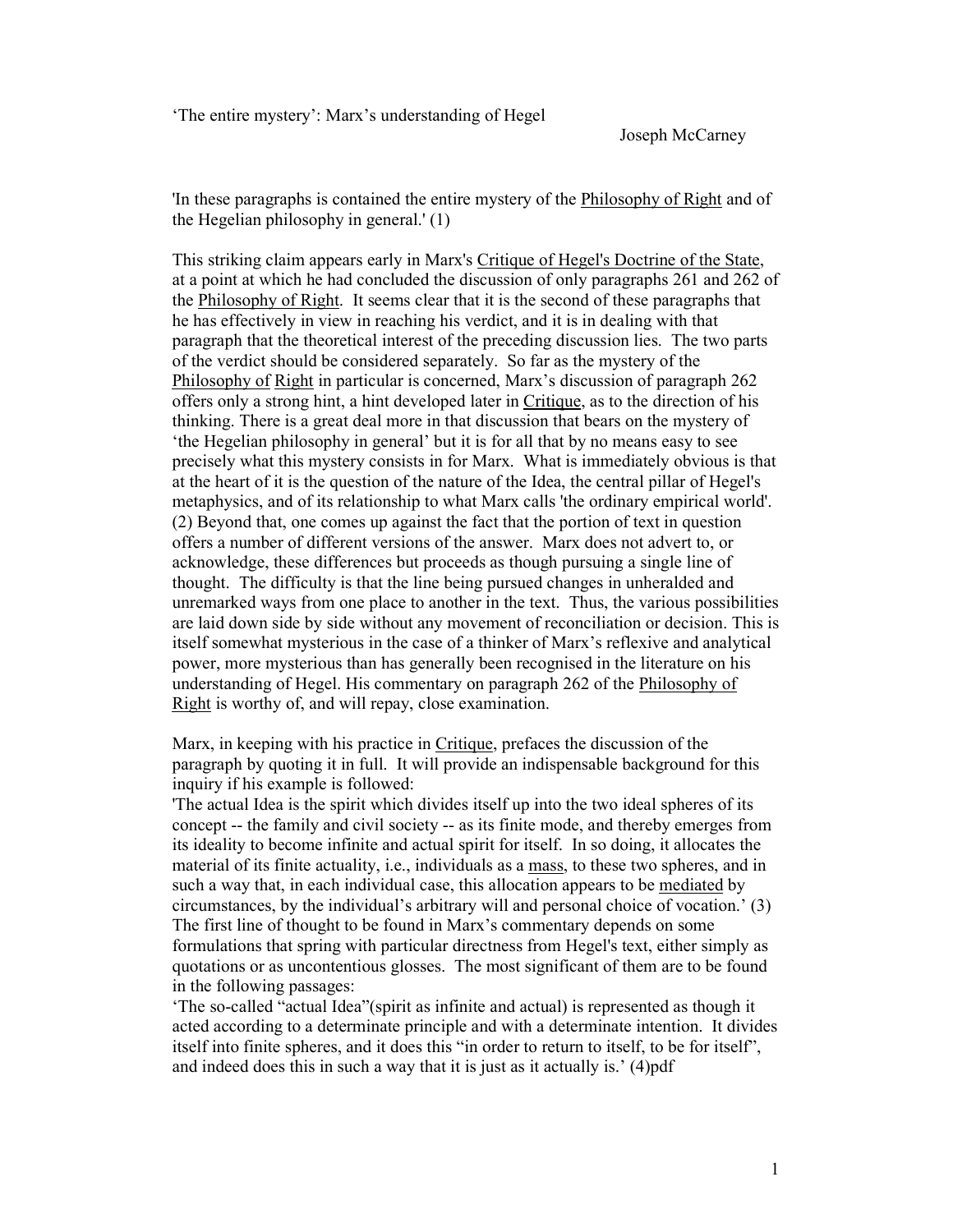'…the actual Idea has as its way of being (Dasein) not an actuality developed out of itself, but rather the ordinary empirical world'. (5)

'The actual becomes phenomenon, but the Idea has no other content than this phenomenon. Moreover, the Idea has no goal other than the logical one, "to be for itself as infinite actual spirit".' (6)

These passages will surely seem, even at first glance, to fit together harmoniously enough. Before attempting to state the principle of their unity, however, it may be well to confirm that what is in question here is a persistent theme in Marx's dealings with Hegel. To begin with, one should note some indications that its origins go back a long way, indeed to the time when those dealings began. Thus, there are youthful foreshadowings that, though admittedly not of great evidential value in themselves, are at least suggestive in the present context. The first is a verse epigram on Hegel: 'Kant and Fichte like to soar to the heavens, seeking there a distant land, I but seek to grasp properly that which -- in the street I find'. (7) Some six months later Marx was to summarise in a letter to his father his first encounter with the philosophy of the time:

'From the idealism which, by the way, I had compared and nourished with that of Kant and Fichte, I arrived at the point of seeking the Idea in actuality itself. If previously the gods had dwelt above the earth, now they had become its centre'. (8) That Marx has Hegel's example in mind at this point is suggested by the fact that he goes on at once to invoke him explicitly, as a great name to set against the others. It seems in any case reasonable to suppose that Hegel provided a significant part of the inspiration for the change in question, a view supported by the congruence between Marx's new-found goal and that ascribed to Hegel in the epigram.

For more substantial evidence of the interpretation of Hegel now being considered, one must, however, to look to the period after the writing of Critique. In the Economic and Philosophic Manuscripts of 1844, Marx asserts on Hegel's behalf that 'the subject comes into being only as a result' and that 'this result, the subject knowing itself as absolute self-consciousness, is therefore God, absolute spirit, the self-knowing and self-moving Idea'. (9) A little later, again in the context of expounding Hegel, there occurs this passage:

'…the abstraction which comprehends itself as abstraction knows itself to be nothing; it, the abstraction, must relinquish itself, and so arrive at an essence which is its exact opposite, at nature. Hence the entire logic is the proof that abstract thought is nothing for itself, that the absolute Idea is nothing for itself, that only nature is something.'(10)

These statements from Critique and Manuscripts may be seen as contributions to the theoretical working out of Marx's youthful vision of Hegel as seeking to grasp what he finds in the street, or indeed of his own Hegelian aspiration to seek the ideal in actuality itself. Their most prominent feature is the spirit of dynamism they exude. What underlies and unites them, one might suggest, is the sense of a vast, indeed cosmic, process of becoming. This is the process in and through which the Idea comes to be 'just as it actually is'. It is entirely consistent with such a view that the Idea should be thought of as initially 'nothing', an abstraction devoid of content. It becomes something by taking on the form of the actual, in particular by 'relinquishing' itself as nature. Since it can achieve fullness of existence only by doing so, it also seems appropriate to think of it as essentially a result. The cosmic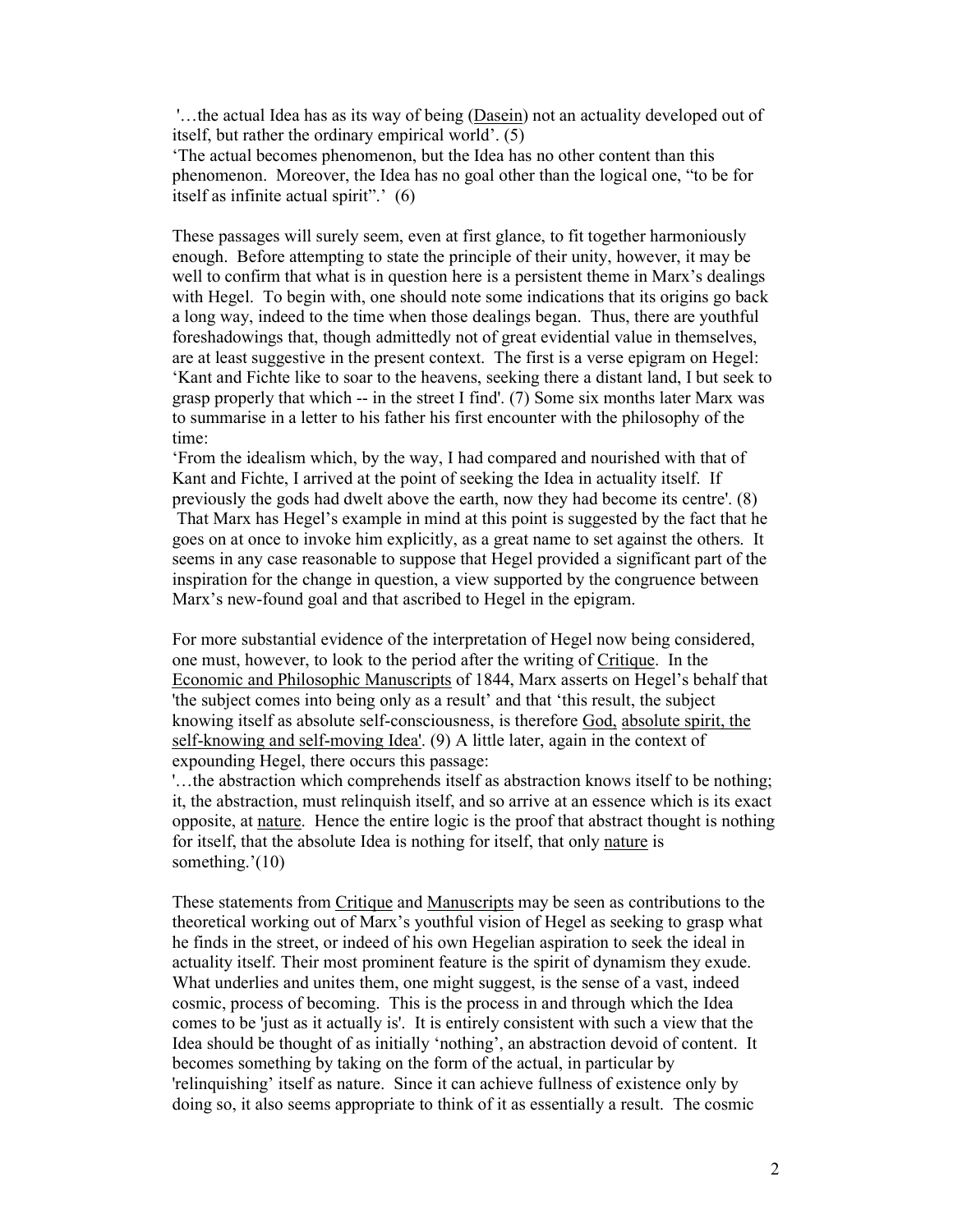process of becoming is a teleological one in so far as it is animated and guided throughout by a specific intention and goal, the self-creation of the Idea. Clearly it is a thoroughly non-heavenly, this-worldly and, it seems natural to say, 'immanent', conception of the Idea that is at work here.

Some further light may be shed on this conception by noting a comment Marx adds to the first of the passages from Critique quoted above. Immediately after referring to the 'actual Idea' returning to itself, he remarks: 'At this point the logical, pantheist mysticism appears very clearly'. (11) To appreciate the force of 'logical', it will be helpful to introduce a refinement of terminology. In Hegel's most discriminating usage, what relinquishes itself as nature, and ultimately as spirit, is said to be not the Idea as such but rather the Idea as it figures in logic, or simply the 'logical Idea': 'The Idea reveals itself in its purest form in thought, and it is from this angle that logic approaches it. It expresses itself in. another form in physical nature, and the third form which it assumes is that of spirit in the absolute sense'. (12) This scheme provides the structure of the Encyclopaedia, Hegel's fullest statement of his system; that is to say, his most systematic attempt at a definition of the Idea. Thus, the three volumes of that work are entitled successively The Science of Logic, The Philosophy of Nature, and The Philosophy of Spirit. It is specifically the Idea as it is regarded in logic that may properly be described as 'abstract thought', the abstraction which 'knows itself to be nothing' and 'has no goal other than the logical one' of being for itself as 'infinite actual spirit'. Marx is, of course, familiar with this point of terminology, and makes explicit use of it. Thus, shortly after the section of Critique being examined here, he remarks that Hegel's 'sole interest' is in 'rediscovering the Idea simply (schlechthin), the logical Idea, in each element, be it that of the state or of nature' (13) What underlies this remark, it may be suggested, is the conception of the 'the Idea simply, the logical Idea' as having acquired a content as nature and as the spirit whose highest manifestation is the state, and as being ripe for rediscovery in that content. The position set out in the passages from Marx quoted above may now be said to have a logical character just in virtue of the central significance for it of the logical Idea.

To bring out the appropriateness of 'pantheist', it will be helpful to note another feature of Hegel's usage that is fully acknowledged by Marx. Indeed, it is present in the passage quoted above in which 'God', 'absolute spirit' and 'the self-knowing and self-moving Idea' are treated as equivalent expressions. What is of particular concern here is the equivalence of 'God' and 'the Idea'. It is consistently maintained by Marx in expounding Hegel, as in the comment elsewhere in Critique that 'to see a particular empirical being (Dasein) posited by the Idea' is 'to encounter at every level an incarnation of God'. (14). The practice is explicitly warranted by Hegel himself: 'God and the nature of the divine will are one and the same thing; it is what we call in philosophy the Idea'. (15) Putting this the other way around, the Idea is what in religion is called God. In the light of this equivalence, it becomes clear that Hegel's God, as depicted so far, is essentially the God of pantheism. That the cosmic subject is integrally bound up with 'the ordinary empirical world', being 'nothing' without it, suggests as much of itself. It is true that, as Marx acknowledges, it is, in its fullness of existence, strictly a result, and hence, the empirical world has to figure as an arena of God-making. Thus, it is an inherently dynamic, indeed historical, version of pantheism that is in question. This does not, however, affect the basic point. Pantheism, as usually conceived, is essentially the doctrine that God is, somehow or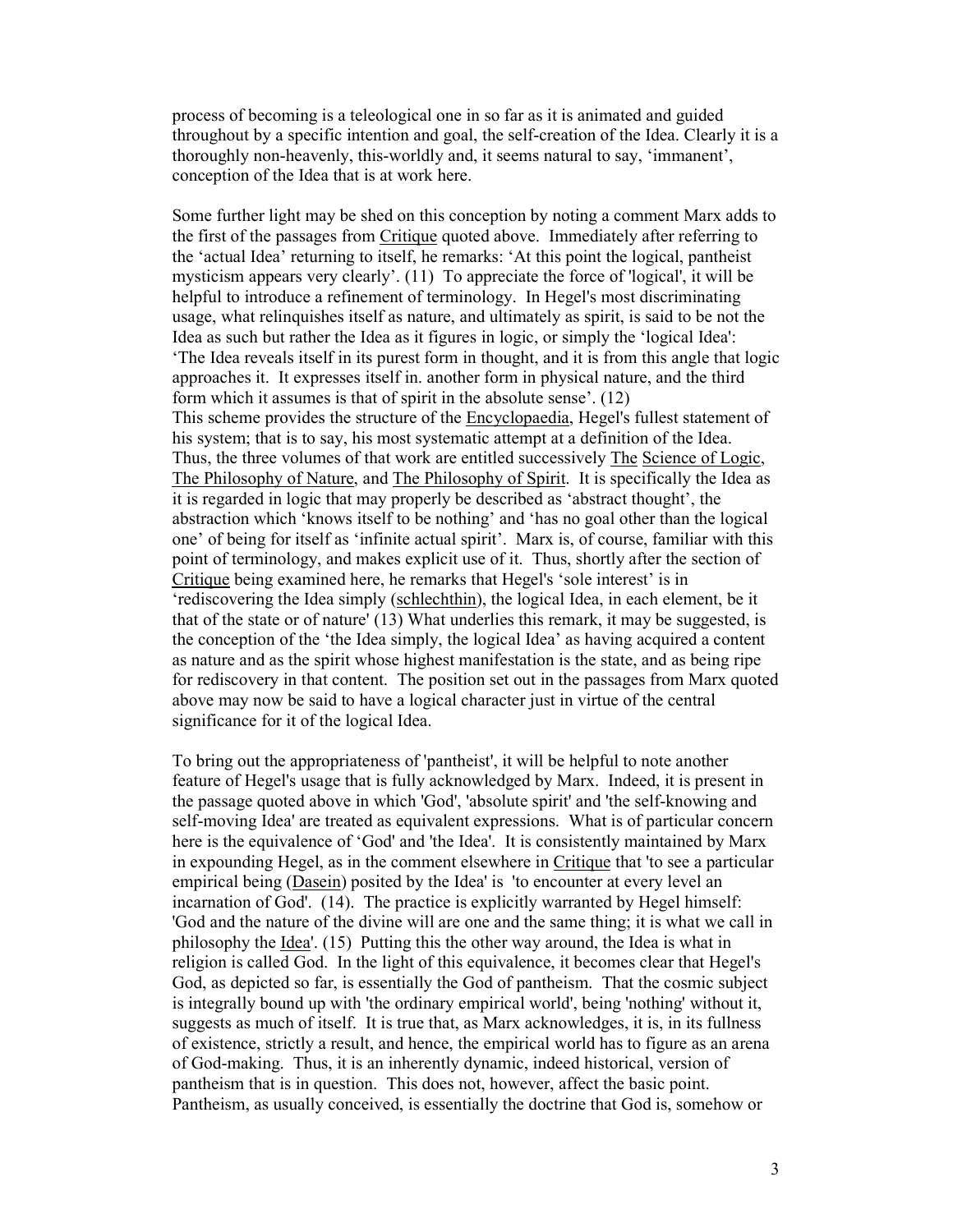other, to be identified with the totality of what there is, with the universe considered as a unified whole. Hegel's God, as presented thus far by Marx, meets this condition without difficulty. For in that presentation the content of the divine is exhausted by the two realms of nature and human society, and God is to be conceived as immanently engaged within those realms in the task of self-creation. Admittedly, what is divine cannot be wholly constituted by them in that there is a ghostly residue, a purely formal, but foundational, element, the religious counterpart, so to speak, of the logical Idea. (16) If, however, one now adds this element to what has to be included in the enumeration of what there is, God and the universe may be thought of as being identical and as constituting the totality of existence, in line with the traditional doctrine of pantheism. Thus, 'pantheist' is no less apt and illuminating than 'logical' in characterising Hegel's position as it has emerged so far from Marx's account.

The value of the term is, however, not yet exhausted. For our portion of text also points towards a pantheist reading of Hegel that is undynamic and unhistorical. Thus, it asserts that in Hegel 'empirical actuality (Wirklichkeit) is accepted as it is and is also declared to be rational'. (17) The second part of this assertion has surely to be taken as a reference not to paragraph 262 of the Philosophy of Right but rather to what is undoubtedly the best-known thesis of that work, the so-called Doppelsatz. This is the claim in the Preface that 'What is rational is actual; and what is actual is rational'. (18). In the Introduction to the Encyclopaedia Hegel was to observe that 'These simple propositions have seemed shocking to many', but only, he goes on to explain, on the basis of a misunderstanding. For 'what is there is partly appearance and only partly actuality', and actuality has to be distinguished from 'contingent existence' and from various other ontological determinations. (19) The implication Hegel wishes us to draw is that, if we take account of the many-layered character of this ontology, it will be clear that he was not seeking to confer the authority of being rational on everything that, in some sense or other, exists. What is actual is indeed rational but this, it appears, is a matter of conceptual necessity, of a condition that must be satisfied for anything to count as truly 'actual'.

Whatever the ultimate merits of this explanation, the point to note at present is that Marx has to be accounted, at least in one strand of his thinking, among the readers of the Philosophy of Right who have failed, in Hegel's eyes, to understand the message. The blurring of distinctions that signals such failure is already present in the portion of text that is our prime concern. Thus, the reference to 'empirical actuality' is itself somewhat discordant in view of Hegel's desire to distinguish actuality from whatever is merely empirical. It is for him, one might say, a theoretical, not an empirical, concept. Moreover, the formulation that actuality 'is declared to be' rational seems insensitive to the internal, conceptual connection that is involved. Much more decisive, for present purposes, however, is the following assertion later in Critique; 'That the rational is actual proves itself to be in contradiction with the irrational actuality which at every point is the opposite of what it asserts, and asserts the opposite of what it is'. (20) The specific form of irrationality in question at this point is the role of the Estates in Hegel's doctrine of the state. In the light of his Encyclopaedia explanation, however, it appears that the rationality of the actual cannot be contradicted by any such irrationalities of mere existence, and indeed to speak of an 'irrational actuality' is itself a contradiction in Hegelian terms. That Marx seems oblivious to this aspect of the situation suggests that on occasion at least he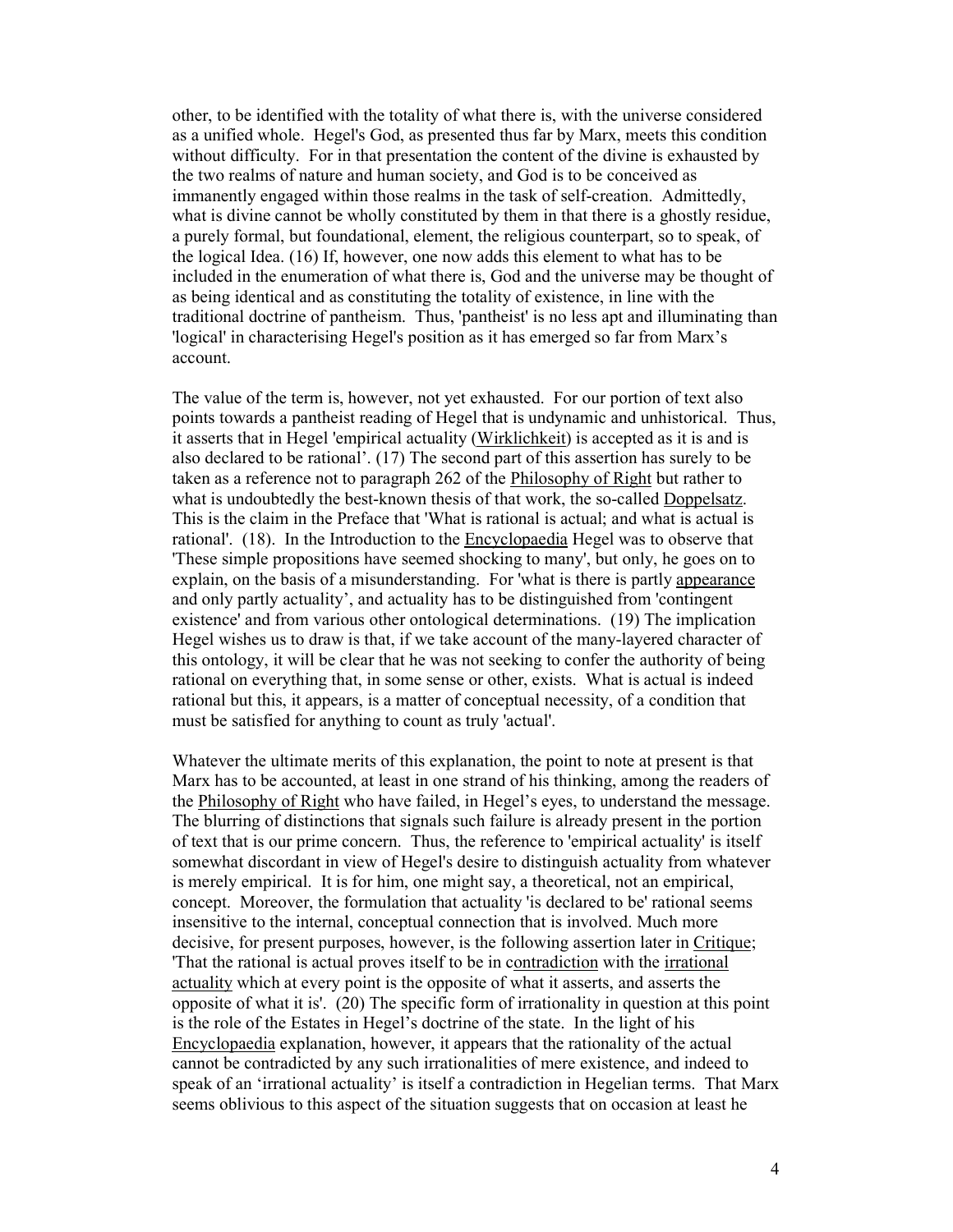takes the Doppelsatz thesis in just the way Hegel sought to correct. It is an understanding that may fairly be characterised as undynamically pantheist.

In order to bring this out one should note that while 'the Idea' is what in philosophy is called 'God', it also, for Hegel, conveys 'the proper philosophical meaning of "reason"' (21). This too is a feature of Hegel's terminology of which Marx is aware, as is sufficiently shown by his use of the phrase 'universal reason' where the context would lead one to expect 'the Idea'. (22) Thus, we are licensed to regard 'reason' and 'God', through their connection with 'the Idea', as being themselves interchangeable terms for many purposes. Hence, to hold that all that exists is rational amounts in religious terms to holding that God is already fully present and realised in all things, without the need of any cosmic process of self-creation. It accords well with this conception that Marx should declare in The Holy Family that 'if the Christian religion knows only one incarnation of God, speculative philosophy has as many incarnations as there are things'. (23) This undynamic pantheism of being rather than becoming is particularly significant in the context of his practical grounds for rejecting Hegel's philosophy and will later come up for discussion in that context.

To speak of pantheism, however the term is understood, will not suffice to convey fully the character of Marx's account. For in the portion of text that is our immediate concern, there are indications of another view, one that is quite at odds with 'pantheist', and that, it should be added, sits uneasily with 'logical'. These indications have primarily to do with the emphasis placed there on the 'alien' (fremd) character, the 'otherness', of the Idea in relation to the empirical world. The main expository remarks in this vein are as follows:

'Actuality is not expressed as itself but as another actuality. The ordinary empirical world does not have its own spirit but rather an alien one as its law.' (24) 'Family and civil society…owe their being (Dasein) to a spirit other than their own; they are determinations posited by a third party, not self determinations.' (25) '… empirical actuality… is not rational because of its own reason but because the empirical fact in its empirical existence (Existenz) has a meaning other than itself.' (26)

This line of thought is sustained elsewhere in Critique:

'The various powers [of the state] are not determined through their "own nature" but through an alien one.' (27)

'Hegel wants to write the life history of the abstract substance, the Idea, so that human activity etc. must appear as the activity and result of something other.' (28) The theoretical implications are, however, most fully developed in Manuscripts. In the course of commenting on a passage from The Philosophy of Nature, Marx writes: 'Externality (Äußerlichkeit) is to be taken here in the sense of alienation (Entäußerung), an error, a defect, that ought not to be. For what is true is still the Idea. Nature is only the form of its other-being (Anderssein). And since abstract thought is the essence, what is external to it is in its essence merely external.(29)

The central concern in these remarks is, as before, the relationship between the Idea and the empirical world. The contrast with the previous interpretation may be marked in a traditional way by saying that what we have now is a 'transcendent', rather than 'immanent', Idea. For the conditions normally associated with transcendence seem clearly to be met here. The Idea is in its substantial existence both utterly distinct from, indeed alien to, the empirical world and utterly superior to it as the source of its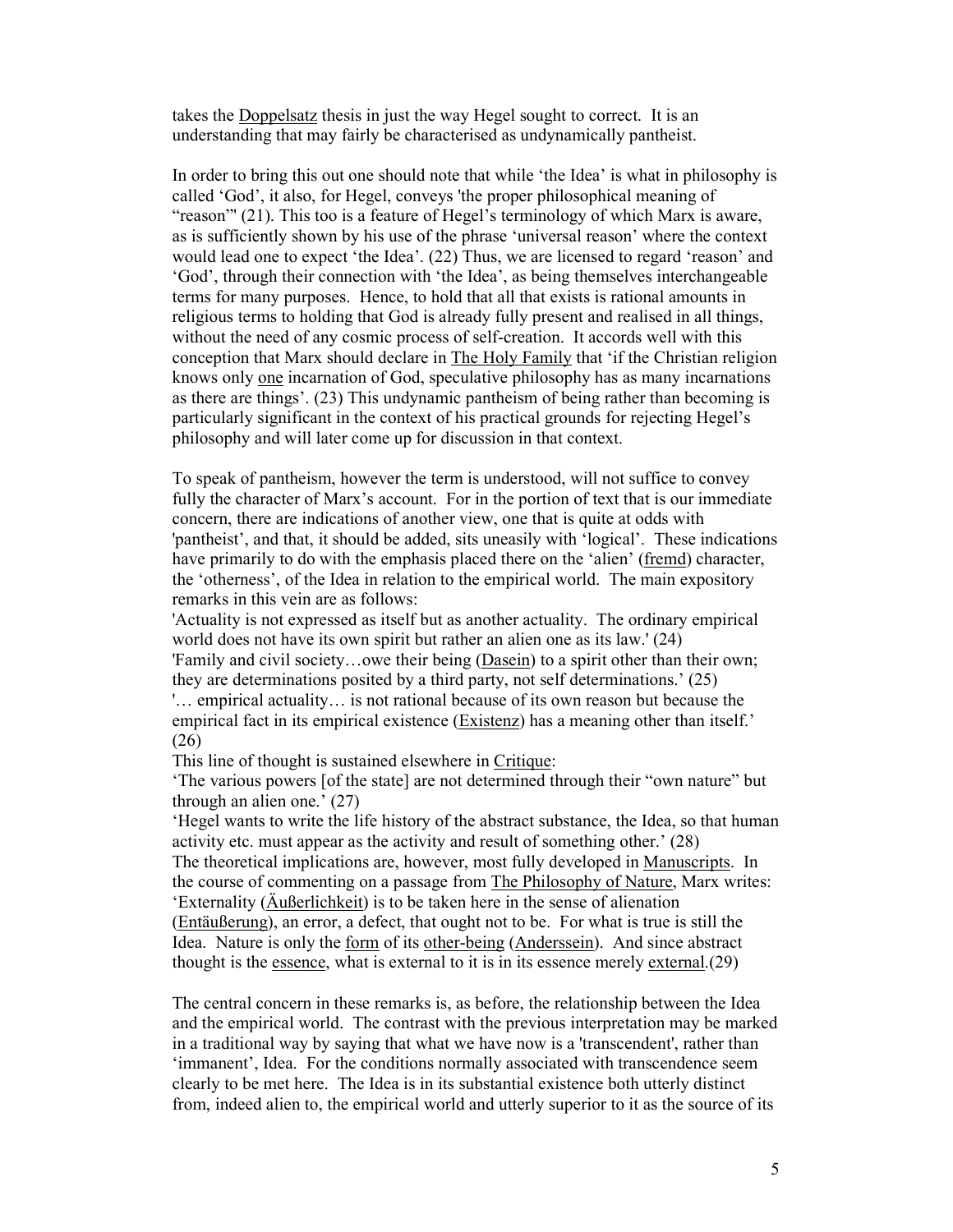being and significance. The label in question is in any case one that Marx is willing to apply quite casually to Hegel's philosophy, as in a reference in Manuscripts to 'the old philosophical and especially Hegelian transcendence.' (30) In truth it may be said to capture his most enduring view of the matter. Thus, it is surely the transcendent reading that is being invoked in what may be thought to be his best considered, indeed valedictory, judgement on it. In the 'Afterword' to the first volume of Capital he refers to Hegel's transformation, 'under the name of the Idea', of 'the process of thinking' into an 'independent subject', the 'creator (Demiurg) of the actual world'. (31) The claim that Hegel's Idea is essentially an independent creator serves quite adequately to capture the strand of thought in Critique at present being considered.

It is a claim that takes one to the verge of depicting the situation in religious terms. In those terms it would have to be acknowledged that it is with the God of theism that one has now to deal. For that God is in large part to be defined by just the characteristics that were attributed to the transcendent Idea. Such a God is indeed fully independent of, and infinitely superior to, the created world in all its manifold imperfections. That the theistic God should also be conceived of as 'alien' is a possibility allowed for in at least some versions of the doctrine. A striking presentation of it is given by Hegel himself in his account of the 'unhappy consciousness', a form of religious consciousness he seems to associate in particular with medieval Christianity. (32) For Marx too, not surprisingly given his time and place, Christianity provides the primary model of theism. He is, moreover, eager, at least on occasions, to associate this model with Hegel, indeed to treat Hegel as in some sense a Christian philosopher. Thus, in Critique the religious equivalent of the Idea is taken at one point to be the first person of the Holy Trinity, God the Father. (33) After the reference to the Hegelian transcendence in Manuscripts, Marx went on to undertake to demonstrate 'on another occasion' the 'historical nemesis' that overcame this transcendence in the realm of theology. (34) A few months later he was to redeem this undertaking in The Holy Family, a work in which the relationship between Hegelian philosophy and Christian theology is a key motif. Thus, at one point he remarks that the chief objects of his criticism, 'Bruno Bauer and Company', had arrived at Hegelian idealism, and thereby the 'restoration of the Christian theory of creation in a speculative Hegelian form'. (35) It seems fair to conclude that the connection with Christianity is a significant theme of Marx's dealings with Hegel. A question arises rather obviously at this point as to how a body of thought can be at once pantheist and Christian. The issues are best explored, however, by reverting to the language of philosophy so as to consider them in terms of the Idea.

A way forward may be found by considering the implications of the term 'alien'. It is, to begin with, not easy to see how the Idea can be conceived of as alien in relation to the content without which it is 'nothing'. That content might more readily be seen as integrally bound up with its existence in any substantial sense, its existence as 'something'. There scarcely seems enough conceptual room here for the notion of the alien to take root. This impression is enhanced if one assumes, as seems obligatory, that what is alien must count as an independent existence in relation to its other. The independence of the Idea in that sense is hard to square with its crucial dependence on what is empirical in order to become 'just as it actually is'. More generally, one might wonder how the Idea as pure abstraction can conceivably be alien to, and thereby in tension with, a particular content. It might rather be thought of as endlessly accommodating of, and adaptable to content, a point that Marx in effect makes rather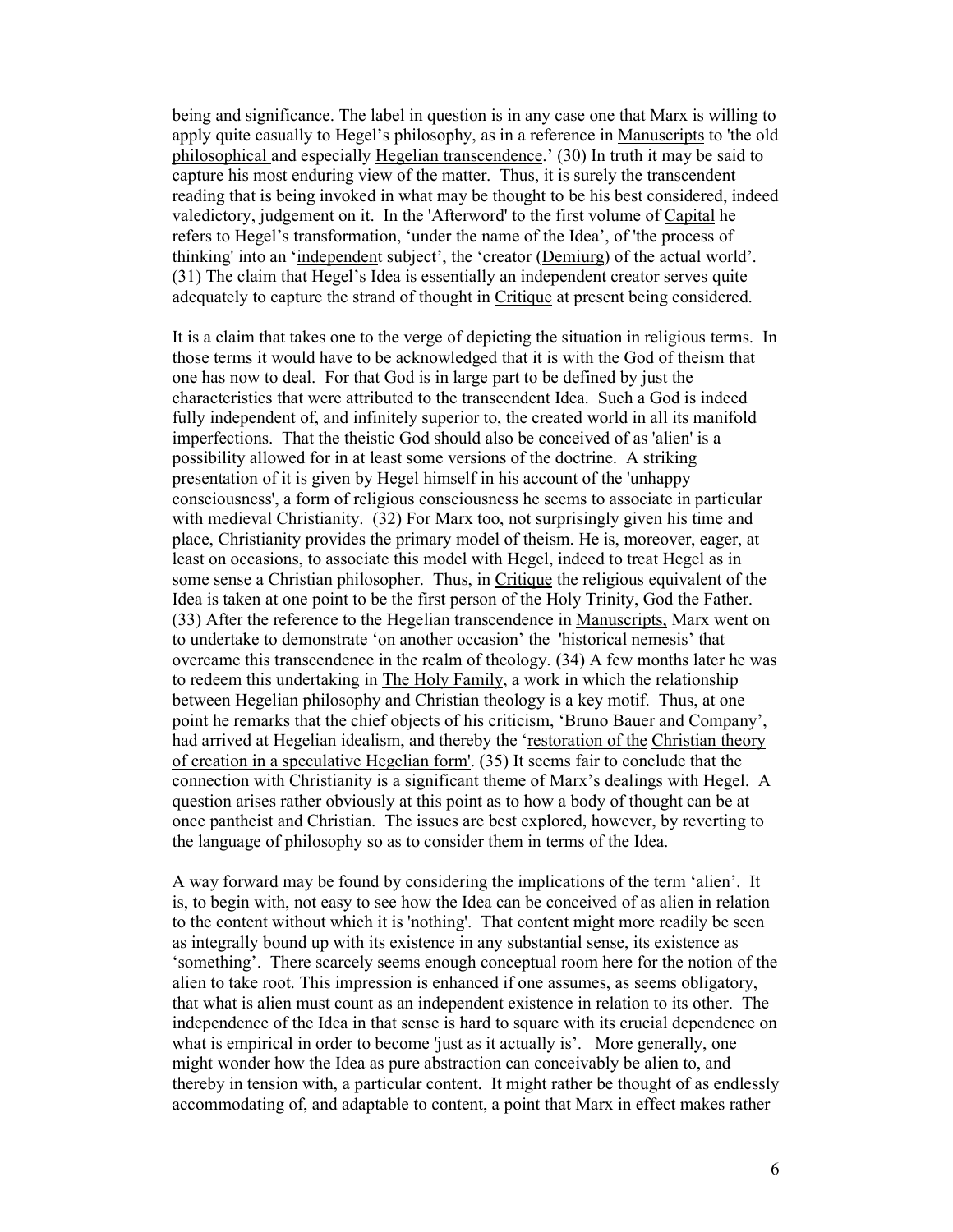frequently himself in complaining of the supposed arbitrariness of Hegel's procedure in relating the Idea to objects in the world. (36) Thus, it might be supposed that the relation of being alien is more naturally conceived of as holding between distinct contents, rather than between a given content and a pure form.

The sense of incongruity here is sharpened if one takes account of the reference in Manuscripts to 'externality' as 'alienation' with the implication of error or defect. How, it might be asked, can that through which the Idea achieves its sole aim and goal, the purpose of its existence, be understood in such a way? So far as the Idea is concerned, what Marx calls externality must surely be said, if one is to use evaluative language, to be an unqualified good, indeed the highest good, in that it furnishes the potential for, and ultimately the realisation of, fulfilled existence. Marx's evaluative language has another significant implication. In saying that externality 'ought not to be' he may surely be taken as implying that it might not have been, on the common, and intuitively plausible, assumption that 'ought not' implies 'can refrain from, or avoid'. Now the entire external world comes to figure as mere contingency. This is, however, at odds with the terms in which Marx expounds Hegel elsewhere, as in the passage quoted above where he asserts that the Idea 'must' relinquish itself as nature. In doing so he is, one might add, faithfully reflecting Hegel's own practice which notoriously, and to a degree that has seemed excessive even to sympathetic readers, insists on the necessity of all relationships involving the categories of the system.

It seems that what we have to deal with here are opposed metaphysical visions, an opposition expressed most sharply in the relationship they postulate between the Idea and the world. On one side there is a conception of the Idea as essentially emergent, being partly constituted by the things of the world and coming to its truth and fullness of existence only in and through them. On the other, it stands in no such relation of ontological dependence and has no need of involvement in any such cosmic process, being entirely self-subsistent, eternally complete, a starting point rather than a result. It is, one should note, hard to see what could be the point of characterising this conception as 'logical'. For it leaves no room for the distinctive role of the logical Idea as the formal subject that of necessity, out of its own emptiness, initiates the process of self- creation. The language of religion will serve to sharpen the opposition here. On the first, 'pantheist', view, the central truth is that, as Hegel has epigrammatically expressed it elsewhere, 'Without the world God is not God'. (37) On the second, 'theistic', one, the created world is in no way essential to God's being, but is itself the product of a gratuitous act of divine benevolence and freedom, and to that extent is indeed purely contingent. It may provide an arena of divine agency but is by no means to be understood as the indispensable vehicle of divine fulfilment. It is natural to wonder how such incompatible views can be maintained in a short portion of text. Reflections on the subject would, however, be premature in that even taken together these views by no means exhaust its resources. For it contains elements of yet another position that stands in contrast to each of them.

The direction in which to seek this third position is indicated in the remark cited above that, in Hegel's hands, 'the actual becomes phenomenon'. That is to say, it is specifically to the ontological status of the world and its objects that one should look. Elsewhere in our portion of text Marx had said that the actual relationship of state and individual 'is expressed by speculative philosophy (der Spekulation) as appearance (Erscheinung), as phenomenon'. (38) This use of 'appearance' and 'phenomenon' as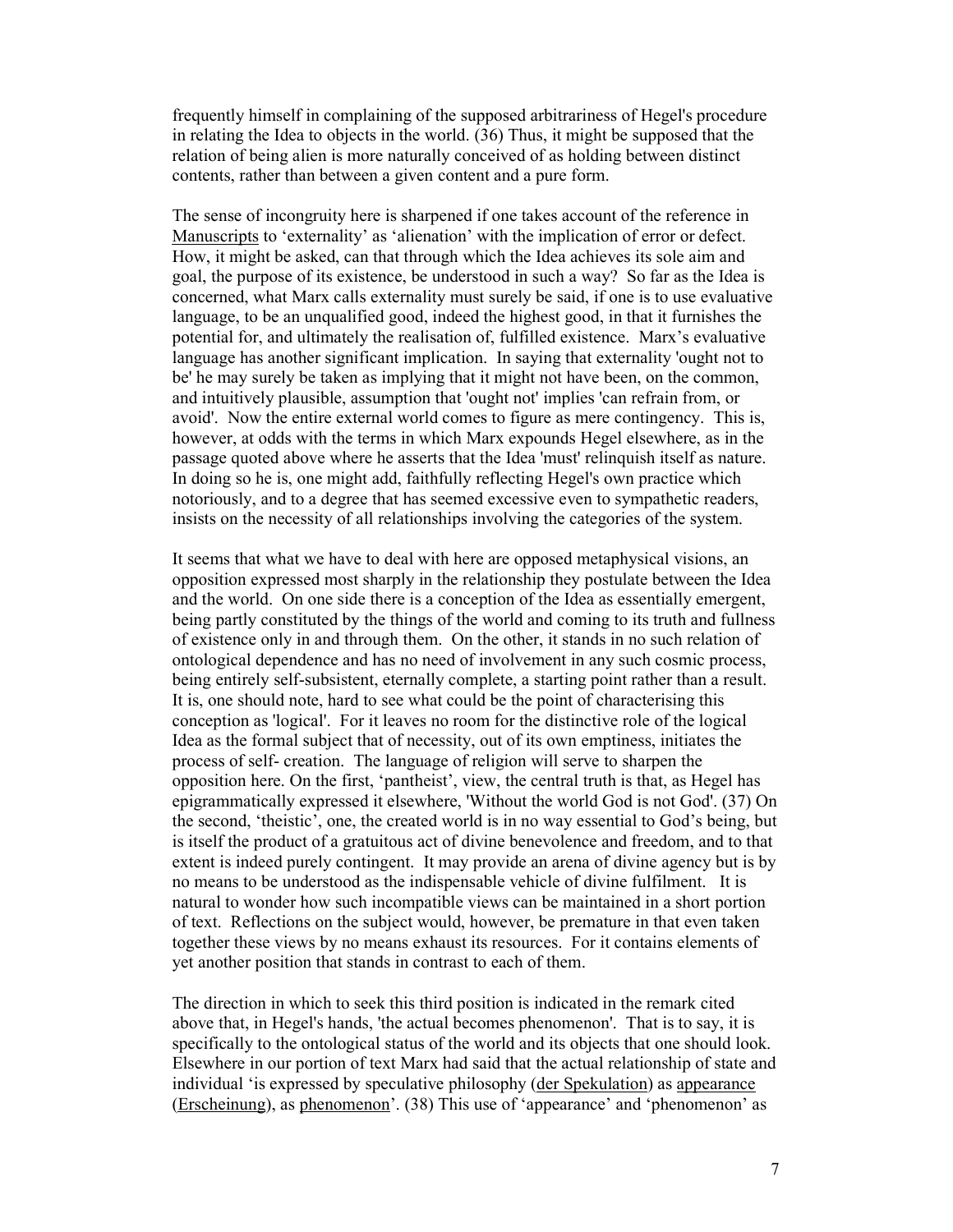effectively equivalent is fully in keeping with the tradition of classical German philosophy from which both Hegel and Marx derive. (39). In Hegel's practice at least, neither implies a devaluing in any significant sense of the objects to which they refer. As Marx had noted in a passage quoted earlier, the phenomenon supplies all that the Idea has by way of content, and that is surely a sufficiently estimable role to play. Moreover, 'appearance' is Hegel's standard term for the perceptible forms assumed by essence, its worldly embodiments, and there is nothing derogatory in that usage either. Thus, he insists that essence 'must appear (erscheinen)' and that it is 'not behind or beyond appearance but since the essence is what exists, existence is appearance'. An important distinction emerges, however, when he warns that appearance 'must not be confused with mere semblance' (Schein).(40) Here, as so often in his philosophy, he is seeking to retain a link with ordinary usage, the association of Schein with what is superficial and deceptive, a 'shining'. In this respect too his practice is fully in keeping with the philosophical background against which his thought developed. (41).

The important point for present purposes is that Marx by no means confines himself to the language of 'appearance' and 'phenomenon' in expounding Hegel but also, indeed more typically, uses that of 'semblance'. Thus, with reference to the same relationship of state and individual as before, he goes on to say that, in Hegel's account, it is presented as a 'seeming (scheinbar) mediation'. (42) Elsewhere in Critique he remarks that the body of the object is, for Hegel, 'really only a semblance'. (43). In Manuscripts the theme is sustained and developed. Thus, the 'product', that which is 'posited', is said to be given the role of 'an independent, actual essence (Wesen)' by Hegel, but only 'as a semblance'. (44 ). Taking the theme further, the object for Hegel is said to be merely 'the semblance of an object, a will-o'-the-wisp (ein vorgemachter Dunst)'. (45). Still more decisively, in the vein this opens up, one should note the repeated insistence that in Hegel's philosophy the object is a 'nullity' (Nichtigkeit). (46) It seems fair to conclude that, at least in one strand of Marx's reading of Hegel, the ontological status of objects in the world is devalued as drastically as might readily be conceived. This makes an obvious contrast with the other strands in it. Neither the view that the empirical world is partly constitutive of God nor the view that it is God's creation have any tendency to imply that it is a nullity, and ordinary pantheists and theists would surely unite in denying such a conclusion. On the other hand, a reader of Hegel might well be reminded at this point of his account of the philosophy of Spinoza: 'The world is determined in the Spinozist system', Hegel declares, 'as a mere phenomenon without genuine reality (Realität)', or, to put the point emphatically, 'there is no world' (47). Elsewhere he describes Spinoza as maintaining that 'there is no such thing as what is known as the world', and that 'in and for itself it is nothing (Nichts)' (48). Hegel proposes that this position should, in virtue of its denial of the world, properly be called 'acosmism'. (49) In the strand of Marx's reading of him being considered, that label, it may be suggested, applies with equal warrant to his own philosophy.

The large issue of Hegelian acosmism, as it arises from Marx's account, is one to which nothing like full justice can be done here. Nevertheless, an attempt should be made to go beyond establishing its presence in that account in order to uncover something of its supposed theoretical motivation, so far as that may be ascertained from Marx. The question to be asked is why it is that Marx's Hegel should wish to deny the world. The answer suggested by the section of Critique that is our prime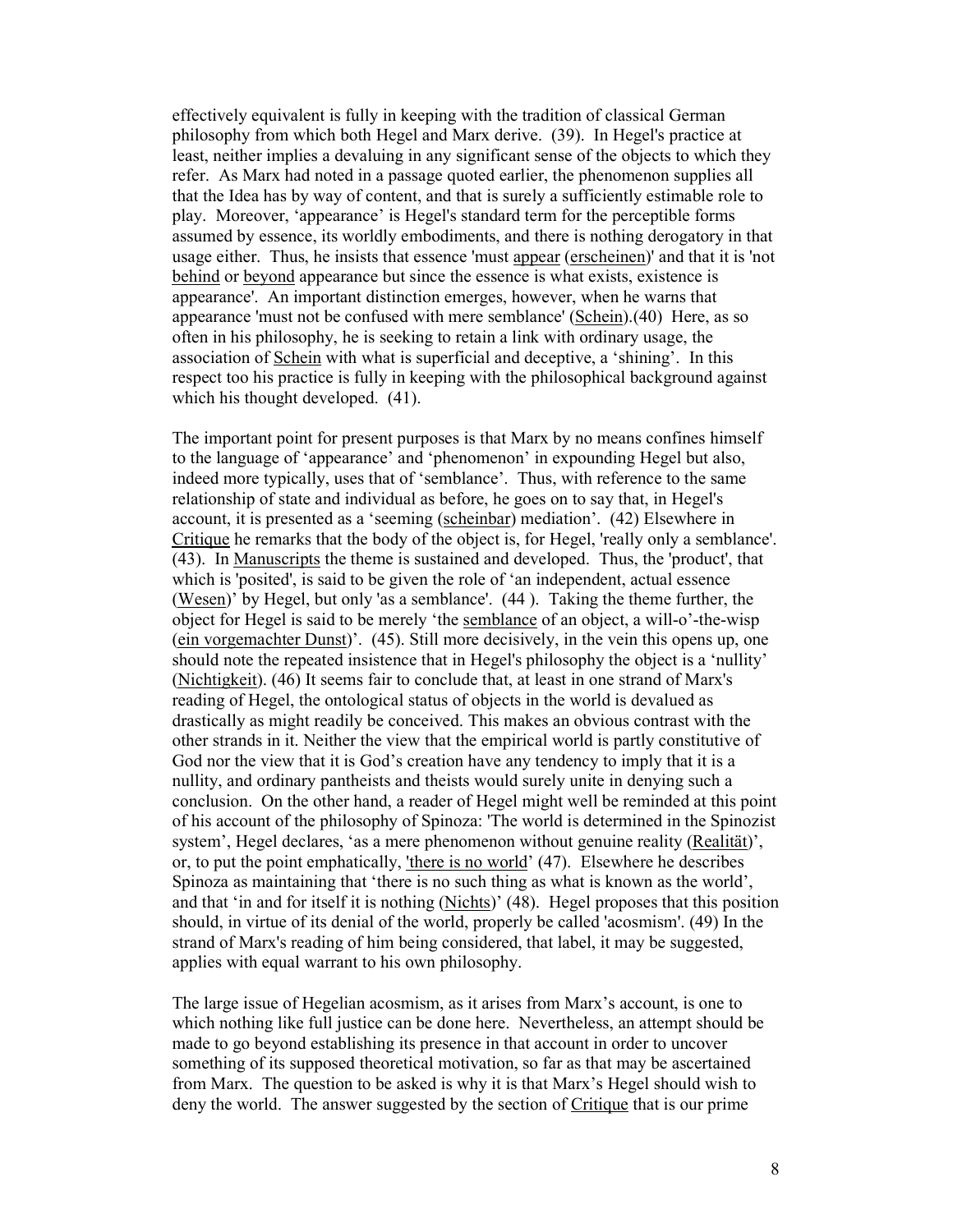concern has itself a Spinozan cast. This is so in the sense that the underlying metaphysical impulse is assumed there to be essentially that which Hegel attributes to Spinoza in propounding his 'acosmism'. That description is invoked by Hegel in the context of defending Spinoza against charges of atheism and pantheism. 'At the very least', Hegel points out, 'a philosophy that maintains that God, and only God, is should not be passed off as atheism'. (50) Moreover, he argues:

'If we accept a view that is widely held, and understand pantheism to be the doctrine that considers finite things as such, and the complex of them, to be God, then we shall be forced to acquit Spinoza's philosophy of the charge of pantheism, because no truth at all is ascribed to finite things or to the world is a whole in that philosophy'. (51)

In our portion of text the Hegelian Idea is conceived on a scale sufficiently large, indeed cosmic, as to match that on which the God of Spinoza functions. That much is suggested by the reference to pantheistic mysticism, even if the reference does not otherwise belong with the particular line of thought being pursued at present. It fits with the other indications of this largeness of conception that Marx should describe the Idea as seeking, through its dealings with the finite, to 'enjoy and bring forth its own infinity'. (52). It should also be noted that the only possible ground of acosmist leanings that is identified in Marx's commentary on paragraph 262 is the Idea's assumption of the role of subject. It is this that leads what he calls the 'actual subjects', such as the family and civil society, to become 'unactual' moments of the Idea. (53) Thus, the Idea seems to operate here more or less in the manner of Spinoza's God as a monopolist absorbing all existence into itself and thereby draining ontological validity from anything else. Hence, it might be suggested that there is a cosmological inspiration of a broadly Spinozan kind at work. It will bring this suggestion into sharper focus if one considers an alternative basis for acosmism that may also be found in Marx's dealings with Hegel.

To do so is to re-introduce another major figure in the history of philosophy into the picture. Some years before Hegel's defence of Spinoza appeared, Fichte had defended himself against a charge of atheism in just the same terms, by claiming that properly speaking he should rather be called an 'acosmist'. (54). The possibility to be considered is that there may be, so to speak, a Fichtean as well as a Spinozan strain of acosmism at work in Marx's thinking about Hegel. The key source will, however, have to be Manuscripts rather than Critique. Marx sets the scene there with the claim that, for Hegel, 'man is posited as being equivalent to self' and that this self is 'man as an abstract egoist, egoism raised to its pure abstraction in thought'. (55) It is a claim that accords rather better with conventional views of Fichte than of Hegel. These are, moreover, views that Marx seems content to fall in with, both earlier in his career, as in a reference to 'Fichte's world-creating ego (Ich)', and later, as in one to 'the pure egoism of Fichte's ego'. (56). The description of Hegel's self as an abstract egoist is not in itself particularly telling in the context of the present inquiry. What is significant is the fact that elsewhere in Manuscripts this self assumes precisely a Fichtean world-creating role. For in the course of the discussion the focus of Marx's interest seems to move away from the Hegelian subject as itself a cosmic reality, whether eternally complete or engaged in self-creation. Instead the Idea, 'which has given the Hegelians such terrible headaches', is briskly said to be 'from beginning to end nothing other than abstraction, i.e., the abstract thinker'. This abstraction or abstract thinker is then depicted as resolving 'to let nature which it concealed within itself only as an abstraction, as a thing of thought (Gedankending), to issue freely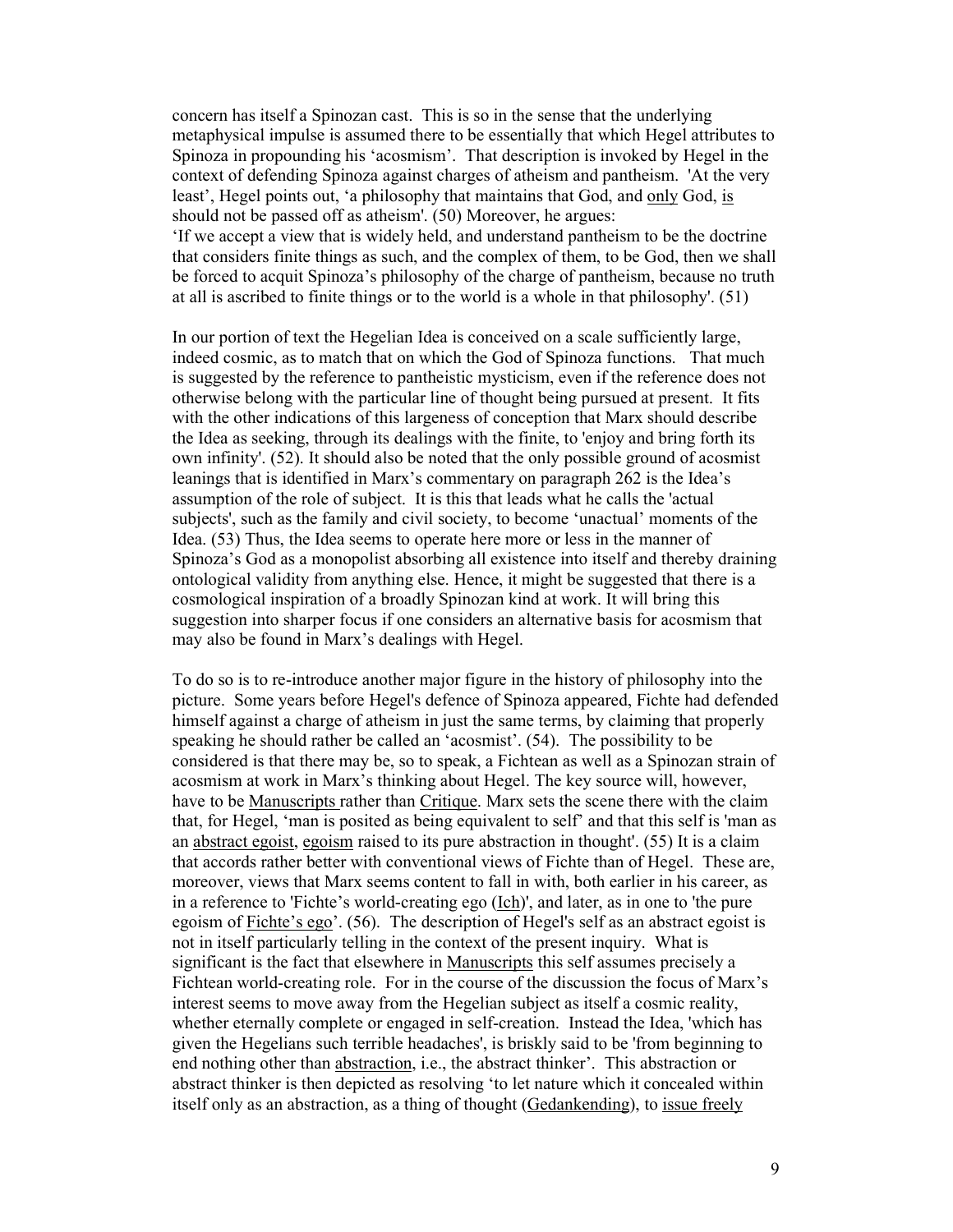from itself'(57). Shortly afterwards the theme is restated with a flourish. In Hegel's scheme, nature, Marx declares, 'lay enclosed in the thinker', who, in releasing it, 'believed he was creating essences (Wesen) out of nothing, out of pure abstraction, in a divine dialectic'. (58) Marx leaves us in no doubt that in his view this conception is mistaken, and indeed is wholly fantastic. The conception itself is, however, closer to the Fichtean world-creating ego than to the Hegelian Idea, at least in any of its usual interpretations and as it is interpreted by Marx himself elsewhere.

It seems that, in Marx's account of Hegel, two distinct routes to acosmism, the denial of the world, may be discerned. The first goes by way of the assumption that the absolute subject has, so to speak, usurped all the available space, crowding out everything else. The problem is that, as Hegel says of Spinoza, 'there is too much God'. (59). By the second route the world turns out to be ontologically deficient just in virtue of being merely a projection of the consciousness of the individual self. Here we are in the domain of what, in the Marxist tradition, has standardly been termed 'subjective idealism', with Fichte as its stock exemplar and object lesson. It should be added that in a general way Marx is fully aware of the value of such a taxonomy of influences for understanding Hegel. Thus, in The Holy Family we are told that: 'In Hegel there are three elements, Spinozan substance, Fichtean selfconsciousness and the Hegelian necessarily-contradictory unity of the two, the absolute spirit'. (60) The preceding discussion has tried to show that both the Spinozan and the Fichtean heritage may at any rate be traced in Marx's acosmist version of Hegel's metaphysics. These elements may indeed be said to be necessarily contradictory in that context since they compete for the role of explaining why the world is a nullity, and both cannot be successful. There is, it should be noted, a further question as to the merits of Marx's claim that the unity of Hegelian absolute spirit itself, that is, of the highest stage of the Idea, is necessarily contradictory on account of its dual heritage. This raises however, such large, substantive issues of Hegelian metaphysics that it must fall outside the limits of the present inquiry.

The inquiry has tried to show the diversity of Marx's readings of that metaphysics. It has naturally enough been necessary to draw on different elements of its chosen portion of text to confirm and illustrate this thesis. However, it is also natural to suspect that the various alternatives can scarcely be held so neatly apart in the text as such a procedure might suggest. The suspicion would be correct. The most striking instance of their simultaneous presence in one sentence arises in connection with 'circumstances, arbitrary will and choice of vocation'. Marx comments that these constitute an 'actual mediation', which is, however, in Hegel merely 'the appearance of a mediation which the actual Idea undertakes with itself and which goes on behind the curtain (hinter der Gardine)'. (61) It is at first sight a puzzling comment. 'Behind the curtain' might be thought to suggest a transcendence which can after all be signalled by 'behind' as well as 'beyond'. Thus, what is in question, it might be supposed, is, to put it in religious terms, the hidden God of theism, working away behind the scenes to manipulate what takes place in front of them. This seems at variance, however, with the insistence that the operations in question are undertaken by the subject solely 'with itself', a difficulty surely so far as their wider efficacy is concerned. Such insistence might be taken rather as a way of characterising the monopolising pantheist subject. Now, however, the imagery of 'behind the curtain' begins to seem inappropriate. For in pantheism there is, so to speak, no dividing curtain, and hence no space behind it, or indeed in front: its unitary vision will not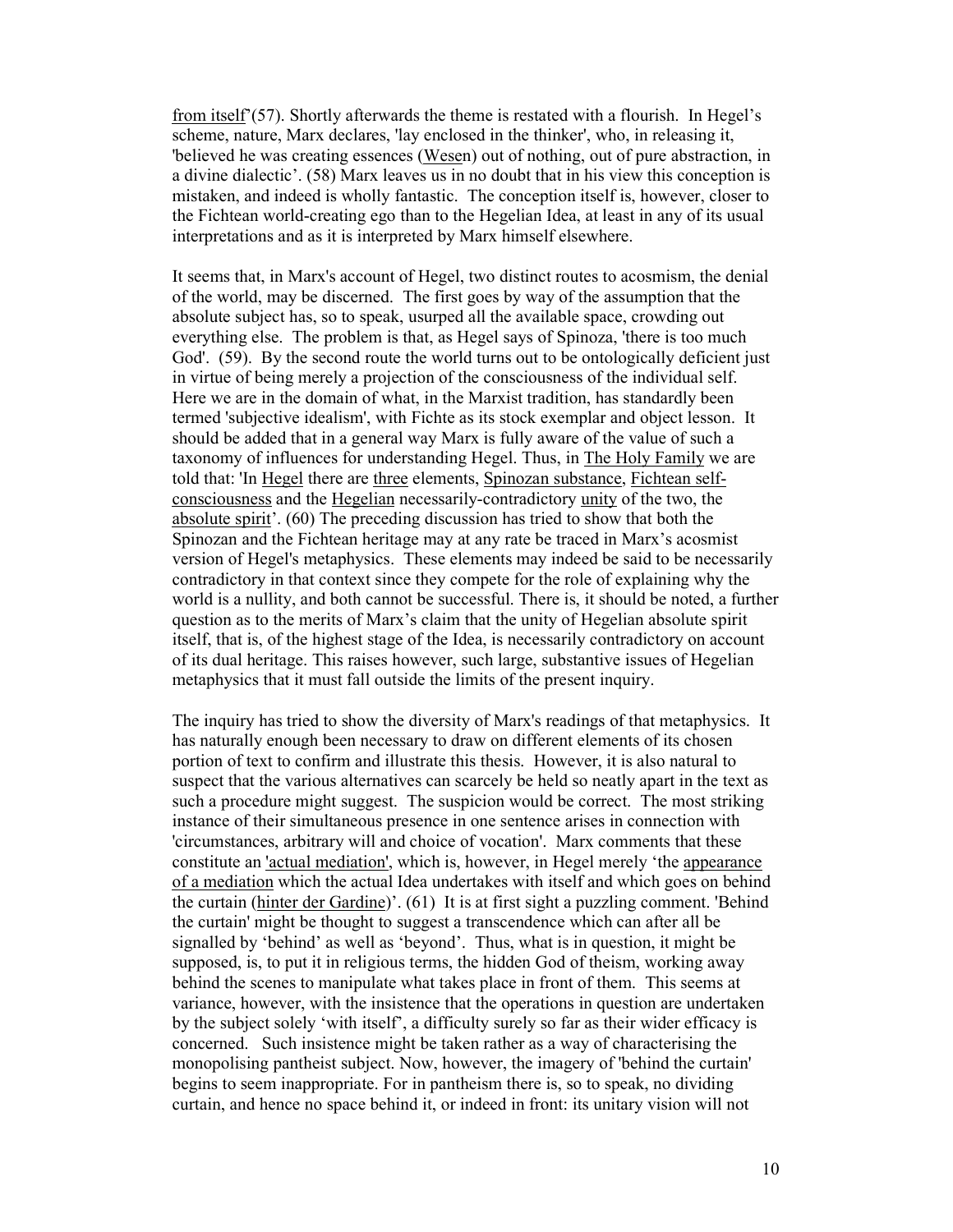allow such a duality of structure. Hence, if theism or pantheism were the only alternatives, it might have to be concluded that what we have here is a comprehensively mixed metaphor. It is necessary to ask whether the acosmist reading might be able to make better sense of it.

There is an initial awkwardness arising from the fact that the key term Marx uses is 'appearance' where 'semblance' might be thought more appropriate to signal acosmism. This may simply have to be explained, however, in terms of the occasional indifference he shows to the nuances of Hegel's technical vocabulary, an indifference that has already been noted in this particular case and in the still more important one of 'actuality'. Moreover, the acosmist standpoint has no need of, and does not lend itself naturally to, the image of the curtain. Both in its Spinozan and its Fichtean versions it can be expounded satisfactorily without recourse to any such structural device which must rather figure for it as a complication and an encumbrance. (62) By contrast, the device seems to fit perfectly well into a theistic picture of the hidden God and the two realms of the divine and the human. Thus, it may have to be admitted that no reading is possible that will smoothly accommodate every detail of Marx's formulation. If difficulties of detail can be laid aside, however, it may well appear that the acosmist reading has a general advantage over its rivals. This is that it is perfectly adapted to capturing what may reasonably be regarded as the essence of what Marx wishes to convey, the sense that, for Hegel, the ordinary empirical world comprises only misleading outer shows to which reality does not pertain. What it does pertain to are the purely self-regarding operations of the Idea, operations that themselves seem well-suited to being explicated in terms of either Spinozan absolute or Fichtean ego. Thus, it appears that while each of the three ways of interpreting Hegel that have been described here can offer some purchase in this case, none is altogether satisfactory. This may itself, however, be taken as testifying to the weight of the diverse interpretative choices that were pressing on Marx. It is hardly surprising that they should on occasion come together to disharmonious and disconcerting effect at a single point in his work

It should now be possible to turn fruitfully to the question signalled earlier of how a thinker of Marx's stature could harbour, apparently contentedly, such conflicting views. The question cannot be treated with anything like adequacy here, but something may be said at least to suggest where further inquiry might be rewarding. It should also serve to shed light from a fresh angle on the central theme of this inquiry, the hidden diversity of his dealings with Hegel. To start with, it may help to recall the commonplace that, in the most general terms, the pattern of those dealings is one of critical engagement followed by rejection. It is no doubt true that Hegelian residues remain throughout Marx's career, with some version of the dialectical method the most obvious candidate, and that throughout it also he was to display at different periods a varying sense of indebtedness and appreciation in regard to Hegel. Nevertheless, the overall pattern is clear. It is also clear that an essential dimension of Marx's attitude from the beginning is his awareness of the practical implications of Hegel's philosophy. Thus, it is significant that, even at his most Hegelian, his chief involvement with it takes the form of 'a critique of Hegel's doctrine of the state'. It should, of course, be remembered also that, as Marx was inclined to insist, the practical and theoretical are not to be held rigidly apart here. Thus, he rebukes Hegel's pupils who 'explain one or the other determination of his system by accommodation and the like'. What Marx wishes to stress instead is 'the possibility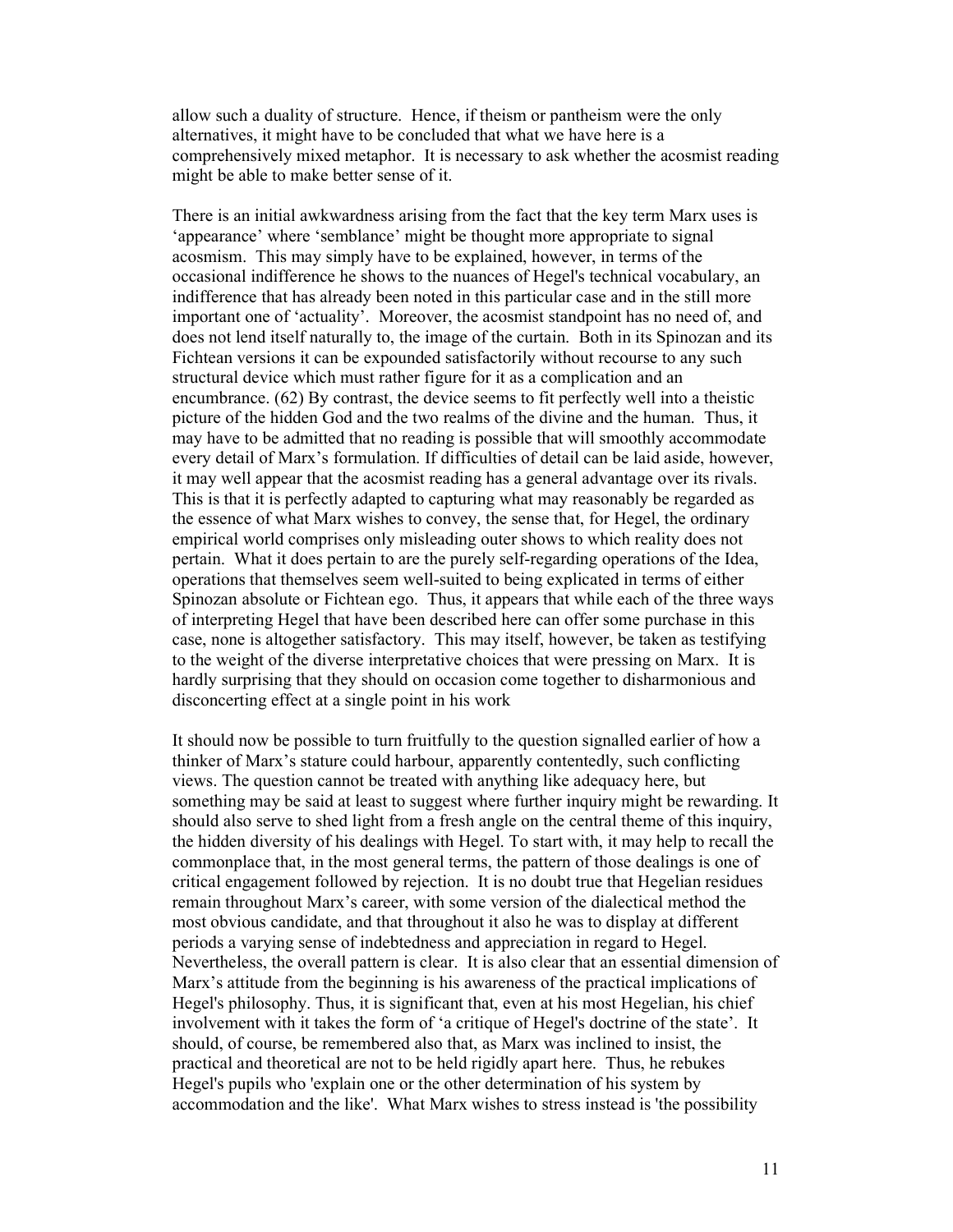that this apparent accommodation has its deepest roots in an in adequacy or inadequate formulation of his principle itself'. (63). The present inquiry has sought to show that in truth he himself formulates Hegel's 'principle' in a number of different ways. What they have in common, it should now be remarked, is that each may, in its own distinctive fashion, serve to root a verdict of accommodation. Hence, the possibility to be considered is that Marx's practical repudiation of Hegel's philosophy is over-determined to an extent he may have found sufficiently congenial and reassuring as to obscure the need for more self-conscious reflection. This situation might at any rate have held for the relatively brief period in which the relationship with Hegel is of vital concern to him, before he turns all his attention to his true lifework beyond philosophy.

The case of pantheism, at least in its undynamic form, seems straightforward enough, and it is this form that is involved whenever Marx touches on the pantheist roots of Hegel's accommodation. If all things are incarnations of God, they are all to be accepted just in virtue of their character as divine. If whatever exists is rational, then whatever exists is to be accepted as having the authority of reason. In this form pantheism is a doctrine of universal accommodation.

Where the theistic reading is concerned it will simplify matters helpfully to focus on a central feature of the world to which Hegel stands accused of having accommodated himself. This is the institution of monarchy, with the Prussian monarchy as the chief case in point. In one aspect the process through which, according to Marx, the institution is legitimated in Hegel's thought is entirely straightforward and, indeed, follows essentially the same lines as in the pantheist reading. 'Hegel is concerned', Marx asserts 'to present the monarch as the actual "God-man", as the actual embodiment of the Idea' (64) To have such a status is clearly to be worthy of respect, indeed devotion. Hence, this approach serves to legitimate monarchy just by directly generating a positive evaluation of it. Another, more complex, line of thought may, however, be detected in Marx's account. Indeed, what has been said so far does not do justice to his sense of the metaphysical impulse that underpins Hegel's attitude to monarchy. The character of this impulse is suggested in the general claim, quoted by Marx, that 'subjectivity attains its truth only as a subject and personality only as a person'. (65) It is in keeping with this claim that the paragraph of the Philosophy of Right from which it comes should seek, as Marx puts it, 'to establish the Idea as "one individual"'. (66)

The scene is now set for a kind of structural parallelism of the divine and human realms. It is a conception entirely familiar to Marx since it figured explicitly and prominently in intellectual debates in Germany in his formative decade of the 1830s. (67) Thus, corresponding to the personal subject of the universe in general, the God of theism, there is the personal subject in the human realm, as exemplified above all by the King of Prussia. Here one has to deal not with an incarnation of the divine, but rather with an analogue or mirror-image of it. The conception is of a form of homology in which the institutions of the human world are normatively underwritten by being, so to speak, projected on to a cosmic screen. Hence, the legitimacy that pertains to them is that of whatever is in harmony with, indeed re-enacts, the basic character of the universe. The model of structural parallellism is deeply congenial to Marx and he continues to make use of it in his later work. In Capital, for example, he traces an 'analogy' between the religious world and the world of commodities.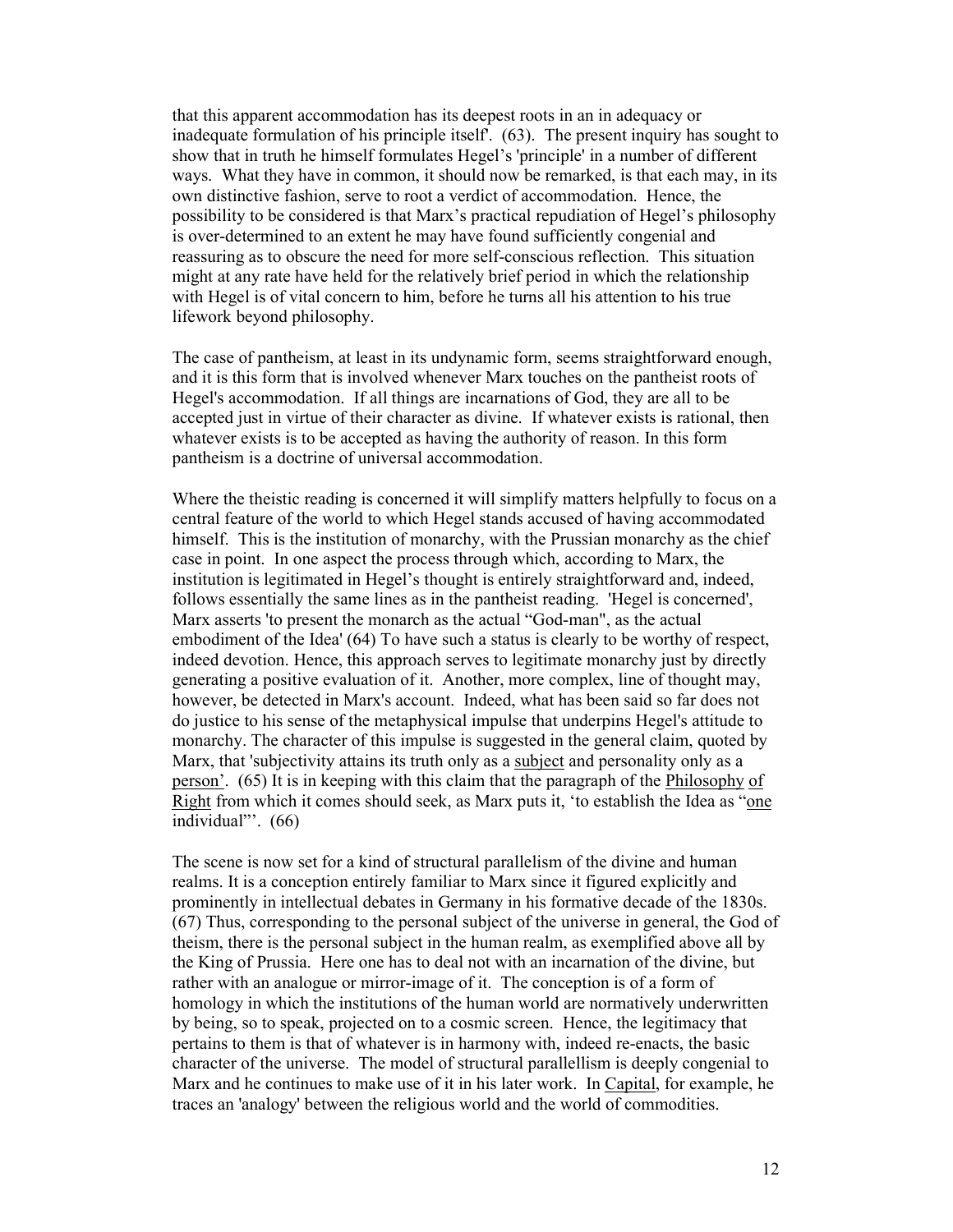Christianity in particular, with its cult of the abstract man, is said to be the form of religion that 'corresponds best (ist...die entsprechendste)' to a society based on commodity production in which all private labours are brought into relation as homogeneous human labour. (68) It is not at all surprising that the model should play a part in his thinking about the way Hegel's accommodation is rooted in the principle of theism.

The practical significance of acosmism has to be approached somewhat differently since it is scarcely possible in this case to speak in any straightforward way of legitimating existing institutions. These must suffer, along with all the other elements of nature and society, under the blight of being unreal. Attention should turn rather to the legitimation, or more strictly the de-legitimation, of practices. When this shift is made it becomes possible to see, with Marx, that acosmist philosophy is, so to speak, objectively conservative. In general terms it seems reasonable to suppose that a belief in the nullity of the world must tend to dry up the springs of action. At the very least it must devitalise and subvert any project of theoretically grounding a programme for radical, not to speak of revolutionary, change. Thus, the existential implications of Spinozan acosmism would seem to lie not in any form of practice but rather in contemplation of the sole, all-encompassing reality and a principled indifference towards the specific character of its semblances. It may be more fruitful at present, however, to pursue the matter in relation to the Fichtean version.

According to that version, nature, as was noted earlier, lay concealed within, and was brought forth by, the thinker as a 'thing of thought'. This view of the ontological status of nature is also applied in Manuscripts to the components of the human social world. Thus, for instance, 'wealth and state power' are said to be understood by Hegel as 'thought-essences' (Gedankenwesen) (69). It follows that the entire process of generation of the natural and social worlds, a process of 'alienation' in Marx's terms, takes place entirely within consciousness, and that an alteration of consciousness is all that is required to overcome such alienation. Hence it is that what Hegel offers is a 'sublating (Aufheben) in thought which leaves its object in existence in the actual world' while believing that 'it has actually overcome it'. (70) It is in this sense that one may speak of his Fichtean acosmism as objectively conservative. It sheds some further light to note how the topic is pursued by Marx in relation to Hegel's followers, the Young Hegelians. It is pursued the more vigorously as their pretensions to be revolutionary thinkers need, in Marx's view, to be exposed. Since theirs is, however, at best merely a revolution of consciousness they are, 'in spite of their allegedly "world shattering" statements' in truth 'the staunchest conservatives'. (71) It is true that a more substantial form of change seems called for by the most genuinely Fichtean of these thinkers, Max Stirner, but it amounts at best to a call for selfchange: 'I, the actual man, do not have to change actuality, which I can only change together with others, but have to change myself in myself'. (72) Hence it is that that the rebellion proclaimed by Stirner means in the end 'anything you like, except action' (73). What is primarily excluded from its meaning, in Marx's view, is collective action for social and political change, action to transform the existing structure of wealth and state power. In treating this structure as merely a projection of individual consciousness, Fichtean acosmism serves to represent any such programme of action as misconceived, beside the point and, thereby, as lacking legitimacy.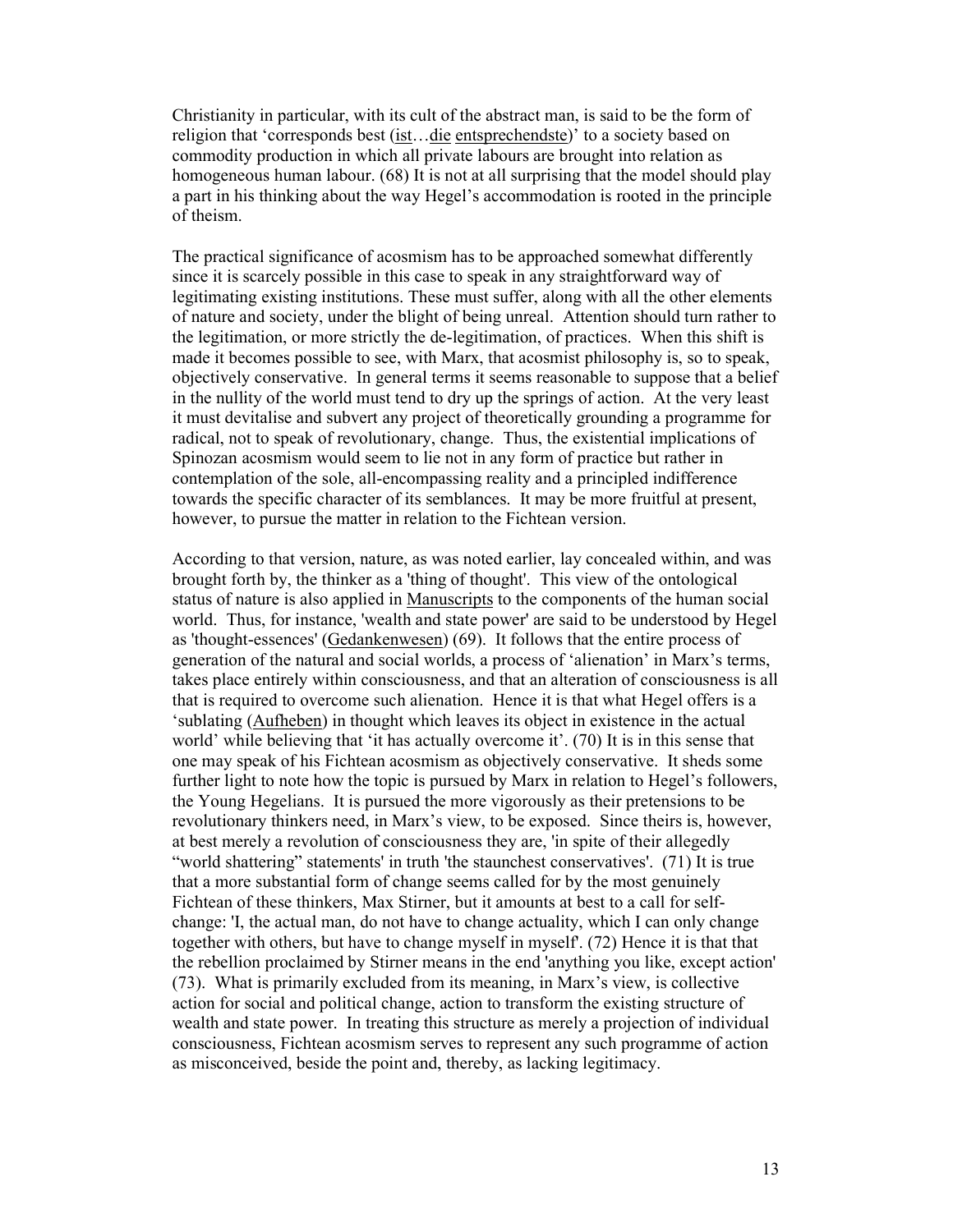A variety of grounds is, it appears, adduced in Marx's writings for holding that accommodation is rooted in a principle of Hegel's philosophy, that this philosophy embodies, so to speak, a logic, or logics, of accommodation. That variety in turn reflects the more fundamental variety of Marx's interpretations of the principle in question. The matter cannot be left, however, without observing that Marx also recognises in Hegel a logic of non-accommodation, a logic to which he is himself unfaithful. Indeed, this recognition belongs at a deeper level of insight, a level at which Marx's true achievement as a critic of Hegel comes into view. The discussion has so far has focused on his dealings with 'Hegelian philosophy in general', in effect with the metaphysics, What has emerged may be said to have itself something of the character of a mystery story with its tantalising fragments, shifting perspectives and hidden, unresolved tensions. The story would be incomplete, however, if it did not take account of Marx's success in getting to the heart of the 'mystery' of the Philosophy of Right. Not to do so would, moreover, be to fail to make full use of the portion of text which has been our chief resource. For that offers clear guidance as to where one should turn.

The guidance comes in a sentence near the beginning of the commentary on paragraph 262: 'Family and civil society appear as the dark ground of nature from which the light of the state emerges'. (74) The principle of the line of criticism that is thereby introduced is that Hegel's doctrine of the state is dominated throughout, to its structural detriment, by this dark ground. The key pressure points are identified by Marx as the hereditary monarchy, the hereditary legislators and the institution of primogeniture, particularly as it concerns landed property. At all of these points a purely natural determinant, that of birth, is allowed to trump the claims of reason, spirit and society. This situation is the subject of incisive criticism by Marx, as exemplified in the following passage:

'Hegel everywhere sinks from his political spiritualism (Spiritualismus) down into the crassest materialism. At the summit of the political state it is always birth that makes determinant individuals into embodiments of the highest political tasks. The highest activities of the state coincide with individuals through their birth, just as the situation of an animal, its character, mode of life etc. are directly born with it. The state in its highest functions acquires an animal actuality'. (75)

The force of this criticism lies precisely in its immanent character. For Hegel's preference for spirit (Geist) over nature is, as Marx is well aware, built in to the very fabric of his thinking. Thus, spirit is a higher stage, embodying a fuller, more concrete, definition, of the Hegelian Idea. Moreover, the success of spirit in emancipating itself from nature is for Hegel the ultimate determinant of progress in history. (76) It is calamitous for his project in political philosophy that he should accept that, as Marx puts it, what rules the state, itself supposedly the 'highest existence (Dasein) of freedom', the 'existence of self-conscious reason', and the 'realisation of the free spirit', is 'blind natural necessity' (77) Hegel is failing here to follow his own best insights, the non-accomodationist logic that should have led him to reject institutions whose 'secret' is 'zoology' (78) In drawing attention to this triumph of nature over spirit Marx is striking at the very foundations of the institutional structure depicted in the Philosophy of Right. It is in this sense that he may be said to have revealed the 'mystery' of that work in the form of its fundamental disharmony and lack of organic connection with Hegel's system.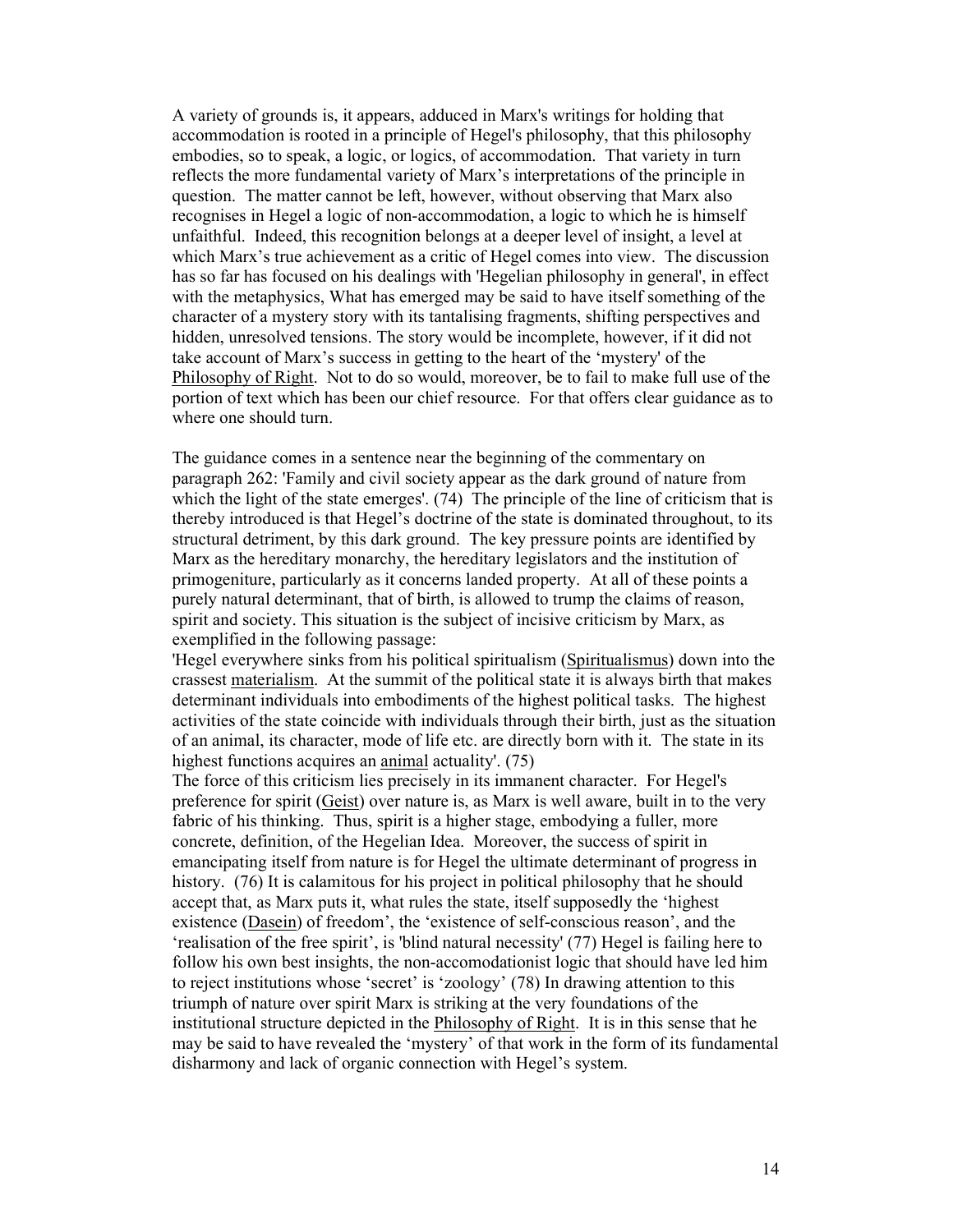A more deadly strain of criticism could hardly be conceived. It cannot, however, be said to have received its due in the mainstream of Hegel scholarship, a region where Marx's importance as a critic has gone largely unacknowledged. This failure has, no doubt, many causes but it must in some degree reflect a more general failure, on the part of both admirers and opponents, to pay close attention to the specificity of his account of Hegel, a failure that makes it difficult to bring any particular aspect of it into sharp focus. The present inquiry has attempted to illustrate on a small scale the value of paying such attention. Concentrating on the question of the nature of the Idea and of its relationship to the empirical world, as depicted by Marx, and. using a brief portion of text as springboard, it has distinguished three positions. They may be summed up in the propositions that this world is partly constitutive of the Idea, that it is a creation of the Idea and that, by comparison with the Idea, it lacks genuine reality. These positions were labelled pantheism, theism and acosmism respectively. Pantheism, it was shown, is present in Marx's account in two versions, historical and unhistorical, and two distinct streams of thought feed into acosmism, one of Spinozan and the other of Fichtean provenance. These diverse formulations of Hegel's 'principle' yield diverse theoretical grounds for his 'accommodation' and hence, indirectly, for Marx's rejection of the practical dimension of his thought.

A complex picture has now emerged, a complexity which, as was hinted earlier, has not been adequately reflected in the literature on the relationship between Hegel and Marx, as anyone acquainted with that literature could surely testify. It has been possible here to outline it only in the most schematic terms and much remains to be done by way of exploring in detail the elements of the picture and the connections between them. It is, one might suggest in conclusion, vitally important that commentators sympathetic to Marx and his legacy should participate in such projects. They owe him the respect that consists in submitting his work to the most rigorous critical analysis they can manage. To do so is, moreover, it is the only way to exhibit decisively the abundance and fertility of his ideas and thereby confirm him in his rightful place as a major, indispensable figure in Western philosophy. There is no cause to fear the outcome of such analysis, whatever its degree of rigour. Marx has no need of being patronised by our excessive tenderness, a tenderness that is particularly misguided where his dealings with Hegel are concerned. It is time to dispense with the disabling irony of treating as a source of clear, univocal, instantly authoritative truths what is in reality one of the richest imbroglios in the history of thought.

## **Notes**

- 1. Marx 1962, pp.264-5; Marx 1975, pp.63-4. All translations from Marx are by the present writer. A standard English translation is also cited in every case.
- 2. Marx 1962, p.262; Marx 1975, p.62.
- 3. Hegel 1991a, pp. 285-6.
- 4. Marx 1962, pp.261-2; Marx 1975, p. 61.
- 5. Marx 1962, p. 262; Marx 1975, p. 62.
- 6. Marx 1962, p. 264; Marx 1975, p. 63.
- 7. Marx and Engels 1977, p. 608; Marx and Engels 1975a, p.577
- 8. Marx and Engels 1977, p. 8; Marx and Engels 1975a, p.18.
- 9. Marx and Engels 1977, p. 584; Marx 1975, p. 396.
- 10. Marx and Engels 1977, p. 585; Marx 1975, p. 397.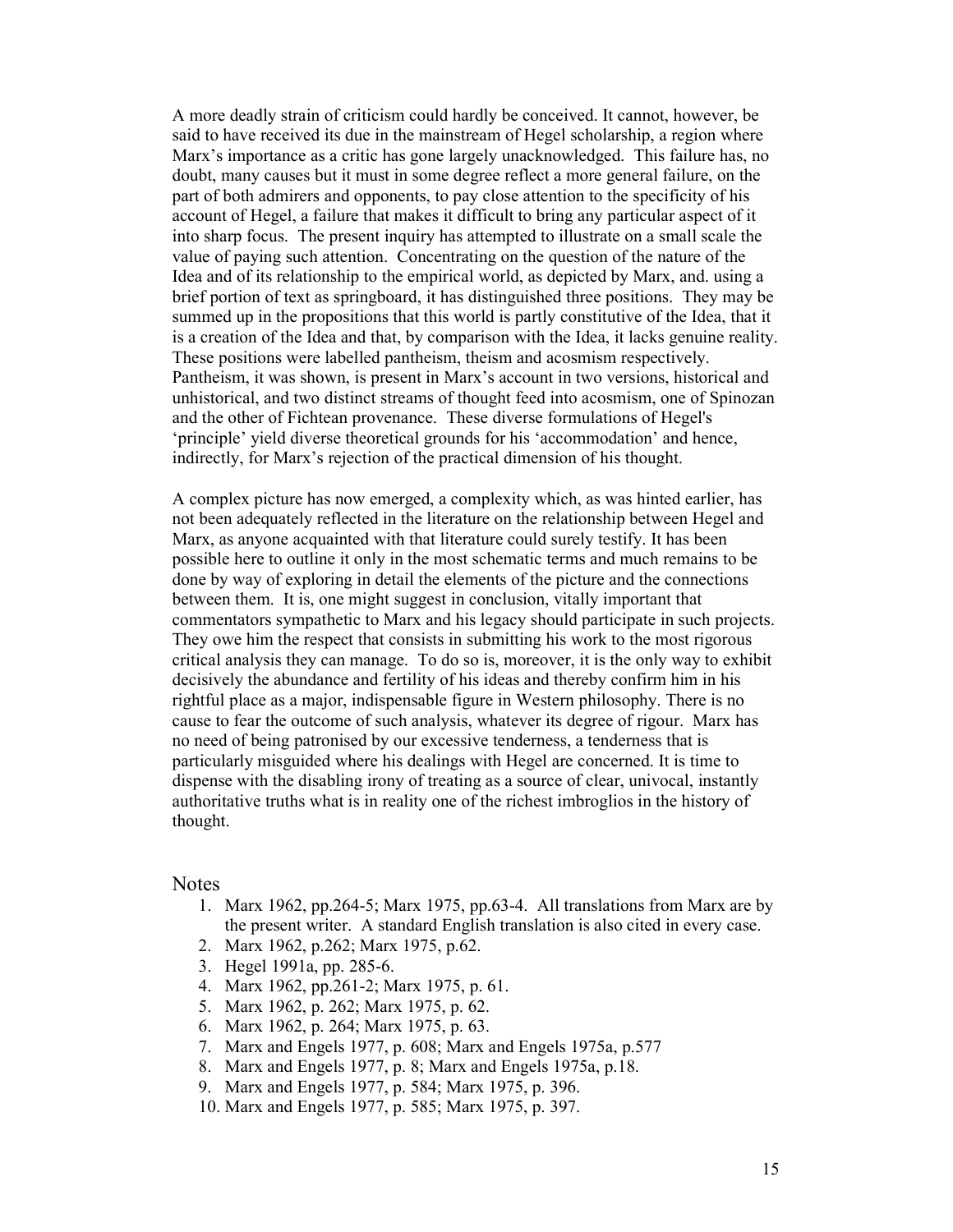- 11. Marx 1962, p. 262; Marx 1975, p. 61.
- 12. Hegel 1975, p. 46.
- 13. Marx 1962, p. 268; Marx 1975, p. 67.
- 14. Marx 1962, p. 306; Marx 1975, p. 99.
- 15. Hegel 1975, p. 46.
- 16. For this, and other, reasons some commentators have preferred to call Hegel a 'panentheist' rather than 'pantheist'. Provided that the sense in which 'pantheism' is being ascribed to him is sufficiently clear, however, this is a question of terminology which need not be pursued here. See Robert C. Whittemore, 'Hegel as Panentheist', Tulane Studies in Philosophy, volume 9, 1960, pp.134-64.
- 17. Marx 1962, p. 264; Marx 1975, p. 63.
- 18. Hegel 1991a, p. 20.
- 19. Hegel 1991b, pp. 29-30.
- 20. Marx 1962, p. 339; Marx 1975, p. 127.
- 21. Hegel 1991b, p. 288.
- 22. Marx 1962, p.295; Marx 1975, p. 89.
- 23. Marx 1962, p. 733; Marx and Engels 1975b, 70. It is clear from the context that here, as often with Marx, 'speculative' and 'Hegelian' are interchangeable terms.
- 24. Marx 1962, p. 262; Marx 1975, p. 62.
- 25. Marx 1962, p. 263; Marx 1975, p. 63.
- 26. Marx 1962, p. 264; Marx 1975, p. 63.
- 27. Marx 1962, p. 272; Marx 1975, p. 70.
- 28. Marx 1962, pp. 305-6; Marx 1975, p.98.
- 29. Marx and Engels 1977, p. 588; Marx 1975, pp. 399-400.
- 30. Marx and Engels 1977, p. 469; Marx 1975, p. 282.
- 31. Marx 1969, p. 12; Marx 1976, p.102.
- 32. Hegel 1977, pp.126-38.
- 33. Marx 1962, p. 272; Marx 1975, p. 70.
- 34. Marx and Engels 1977, pp. 469-70; Marx 1975, p. 282.
- 35. Marx 1962, p.835; Marx and Engels 1975b, p.161.
- 36. See, e.g., Marx 1975, pp. 67, 73-4, 93, 98, 128.
- 37. Hegel 1984, p.308n.
- 38. Marx 1962, p.262; Marx 1975, p. 61.
- 39. See, e.g., Kant 1998, p.347.
- 40. Hegel 1991b, p.199.
- 41. See, e.g., Kant 1998, p. 384.
- 42. Marx 1962, p. 262; Marx 1975, p.62.
- 43. Marx 1962, p. 272; Marx 1975, p.70.
- 44. Marx and Engels 1977, p. 577; Marx 1975, 389.
- 45. Marx and Engels 1977, p.580; Marx 1975, p.392.
- 46. Marx and Engels 1977, pp. 576, 579; Marx 1975, pp. 388, 391.
- 47. Hegel 1991b, p. 97; Hegel 1970, pp. 133-4.
- 48. Hegel 1995, p. 281; Hegel 1986, p.195.
- 49. Hegel 1991b, p.97; Hegel 1995 p.281.
- 50. Hegel 1991b, p. 97.
- 51. Hegel 1991b, p. 227.
- 52. Marx 1962, p.264; Marx 1975, p. 63.
- 53. Marx 1962, p. 262; Marx 1975, p. 62.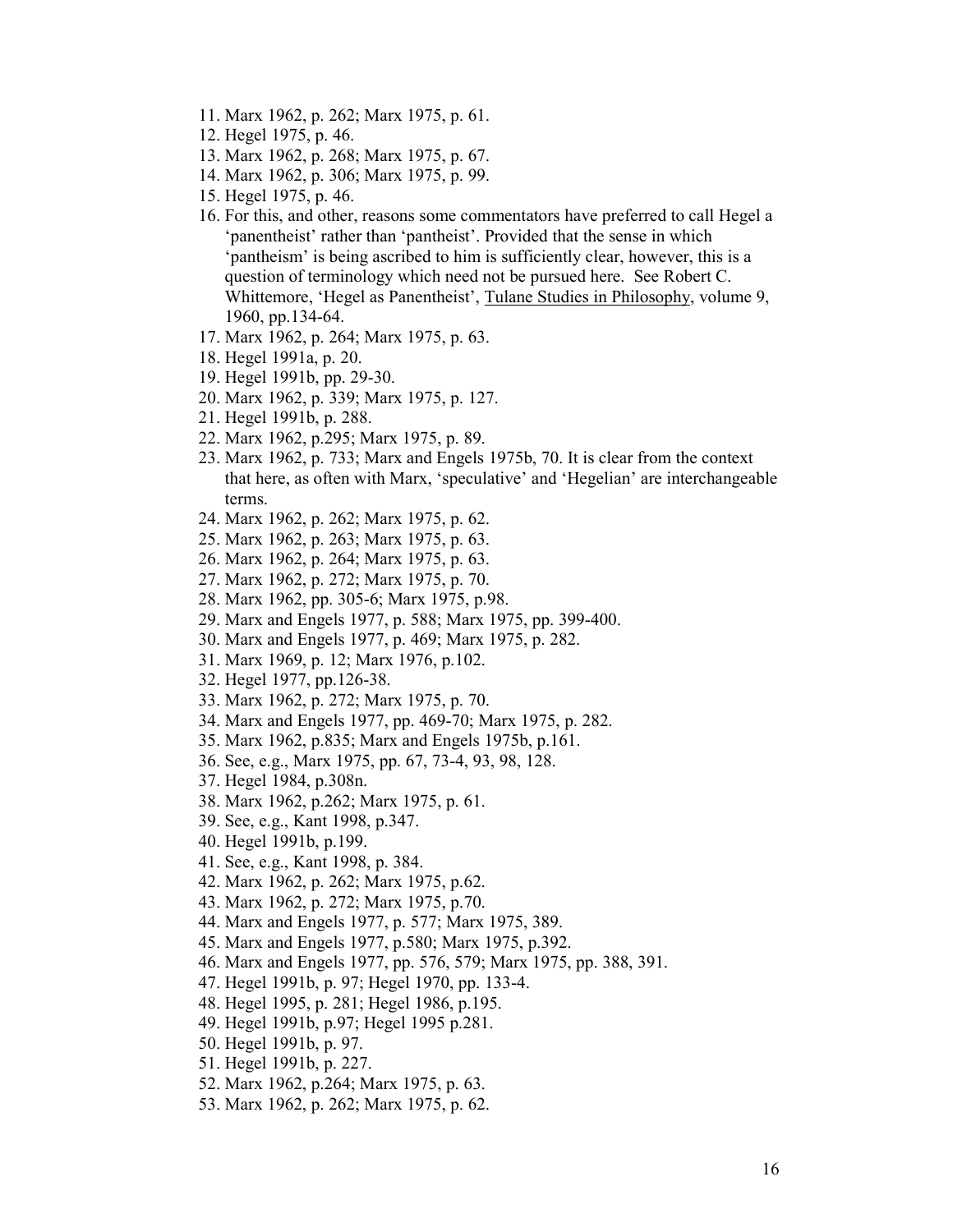- 54. Fichte 1981, p. 54.
- 55. Marx and Engels 1977, p.575; Marx 1975, 387.
- 56. Marx and Engels 1977, p.221; Marx and Engels 1975b, p. 494; Marx 1962, p. 813; Marx and Engels 1975b, p. 141.
- 57. Marx and Engels 1977, pp.585-6; Marx 1975, pp. 397-8.
- 58. Marx and Engels 1977, p587; Marx 1975, pp. 398-9.
- 59. Hegel 1995, p.p. 281-2
- 60. Marx 1962, p.838; Marx and Engels 1975b, p.164.
- 61. Marx 1962, p262; Marx 1975, pp.61-2.
- 62. It is tempting to speculate that Marx, steeped as he was in ancient philosophy, is influenced at some level here by the classic acosmist parable of Plato's Cave with its use of similar theatrical imagery.
- 63. Marx and Engels 1977, p. 326; Marx and Engels 1975b, p.84.
- 64. Marx 1962, p. 285; Marx 1975, p.81.
- 65. Hegel 1991a, p.317; Marx 1962, p. 283; Marx 1975, p.79.
- 66. Marx 1962, p.287; Marx 1975, p. 82.
- 67. For an illuminating discussion see Warren Breckman, Marx, the Young Hegelians, and the Origins of Radical Social Theory: Dethroning the Self, Cambridge: Cambridge University Press, 1999.
- 68. Marx 1969, pp.52, 58; Marx 1976, pp.165, 172.
- 69. Marx and Engels 1977, p.572; Marx 1975, p.384.
- 70. Marx and Engels 1977, pp. 582-3; Marx 1975a, p. 394.
- 71. Marx and Engels 1962, p. 20; Marx and Engels 1976, p. 30.
- 72. Marx and Engels 1962, p.193; Marx and Engels 1976, p. 212.
- 73. Marx and Engels 1962, p. 366; Marx and Engels 1976, p. 382.
- 74. Marx 1962, p.261; Marx 1975, p. 61.
- 75. Marx 1962, pp. 395-6, cf. pp. 303-4, 328-9; Marx 1975, p. 174, cf. pp.96-7, 118-9.
- 76. See, e.g., Hegel 1975, pp. 152-96.
- 77. Marx 1962, pp328-9; Marx 1975, pp.118-9.
- 78. Marx 1962, p. 397; Marx 1975, p. 175.

References

Fichte, Johann Gottlieb 1981, Gesamtausgabe der Bayerischen Akademie der Wissenschaften, Band 6, edited by Reinhard Lauth and Hans Gliwitzky, Stuttgart-Bad Cannstatt: Friedrich Fromman Verlag.

Hegel, Georg Wilhelm Friedrich 1970, Theorie Werkausgabe, Band 8, edited by Eva Moldenhauer and Karl Markus Michel, Frankfurt am Main:Suhrkamp.

Hegel, Georg Wilhelm Friedrich 1975, Lectures on the Philosophy of World History. Introduction:Reason in History, translated by H. B. Nisbet, Cambridge: Cambridge University Press.

Hegel, Georg Wilhelm Friedrich 1977, Phenomenology of Spirit, translated by A. V. Miller, Oxford: Oxford University Press.

Hegel, Georg Wilhelm Friedrich 1984, Lectures on the Philosophy of Religion, volume 1, edited by Peter C. Hodgson, Berkeley: University of California Press.